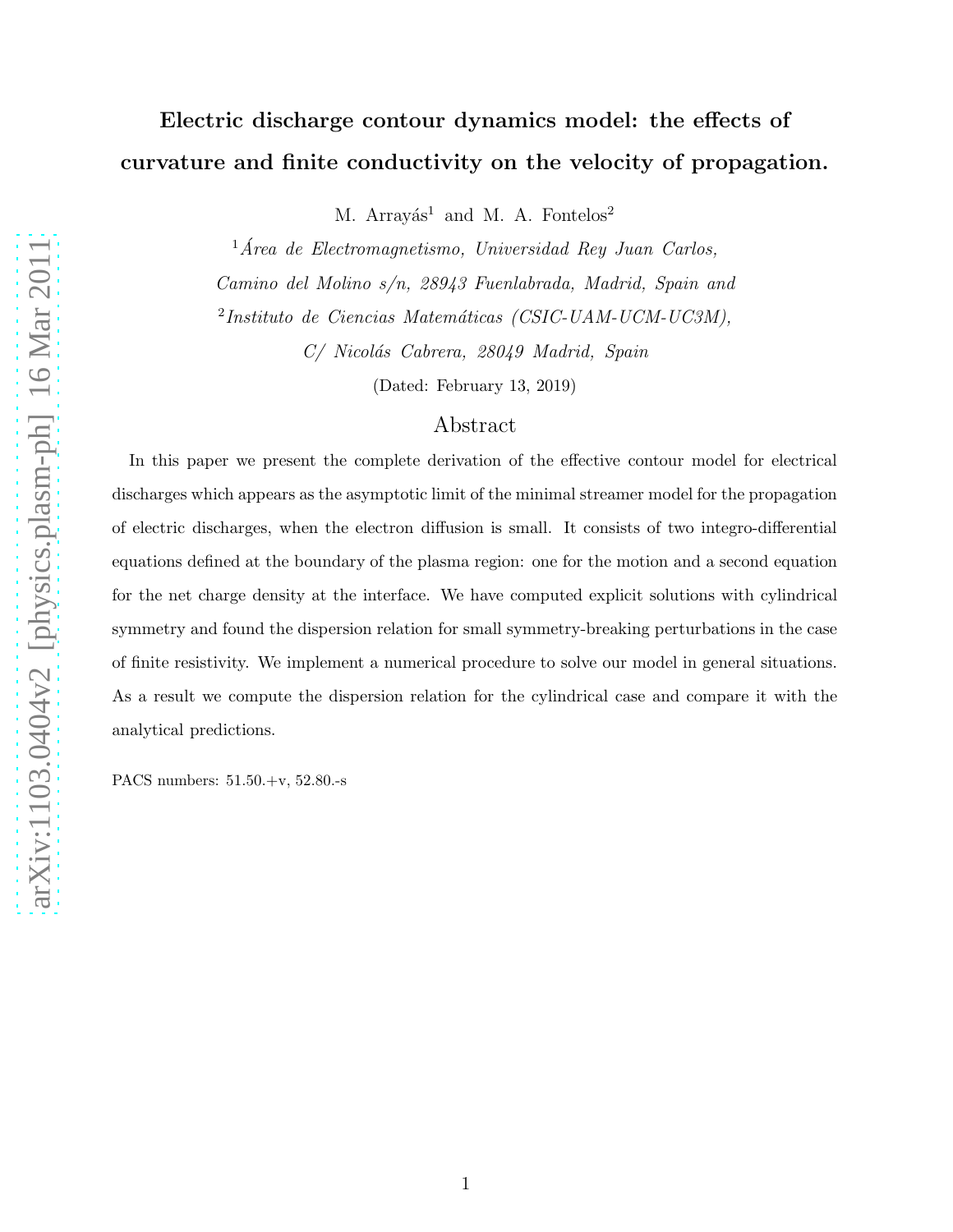## I. INTRODUCTION

The electrical breakdown of various media is usually caused by the appearance and propagation of ionization waves and, in particular, streamers. In the case of a gas, the specific features of the breakdown waves are determined by the type of the gas, the value of the pressure, the geometry of the discharge cell and the value and variation rate of the voltage at the electrodes. The geometry determines the space distribution of the electric field and hence the dynamics of the ionization fronts. In the case where there in no initial ionization in the discharge gap, the ionization wave may originate from one or several overlapping electron avalanches. After attenuation of the electric field in the avalanche body, a conducting channel or streamer develops: a plasma region fully ionized with a positive side expanding towards the cathode and a negative region towards the anode.

One of the approaches used to model the development of the avalanche-streamer transition and the streamer propagation is a nonlinear system of balance equations with a diffusiondrift approximation for the currents, together with Poisson equation [\[1](#page-18-0)]. Some progress in the understanding of the propagation mechanism has been achieved using that model. We can mention: the study of stationary plane ionization waves [\[2,](#page-18-1) [3\]](#page-18-2), self-similar solutions for ionization waves in cylindrical and spherical geometries [\[5,](#page-18-3) [6](#page-18-4)], the effect of photoionization [\[7](#page-18-5)] and a branching mechanism as the result of the instability of planar ionization fronts [\[8](#page-18-6)– [10\]](#page-18-7). In this hydrodynamic approximation, the fronts are subject to both stabilizing forces due to diffusion which tend to dampen out any disturbances, and destabilizing forces due to electric field which promote them. The solution of the model, even in the simplest cases, poses a challenging problem both numerical and analytical. Early numerical simulations can be found in [\[11,](#page-19-0) [12\]](#page-19-1). Recently, a contour dynamics model have been deduced in the limit of small electron diffusion [\[13\]](#page-19-2), which resembles the Taylor-Melcher leaky dielectric model for electrolyte solutions [\[14\]](#page-19-3), but adapted to the context of electric (plasma) discharges. This contour dynamics model allows to study more general situations in two-dimensional and three-dimensional cases.

The contour dynamics model consists of an interface separating a plasma region from a neutral region which evolves following the equation in dimensionless form

<span id="page-1-0"></span>
$$
v_N = -\mathcal{E}^+_{\nu} + 2\sqrt{D\alpha(|\mathcal{E}^+_{\nu}|)} - D\kappa,\tag{1}
$$

where  $E_{\nu}^{+}$  is the normal component of the electric field at the interface when approaching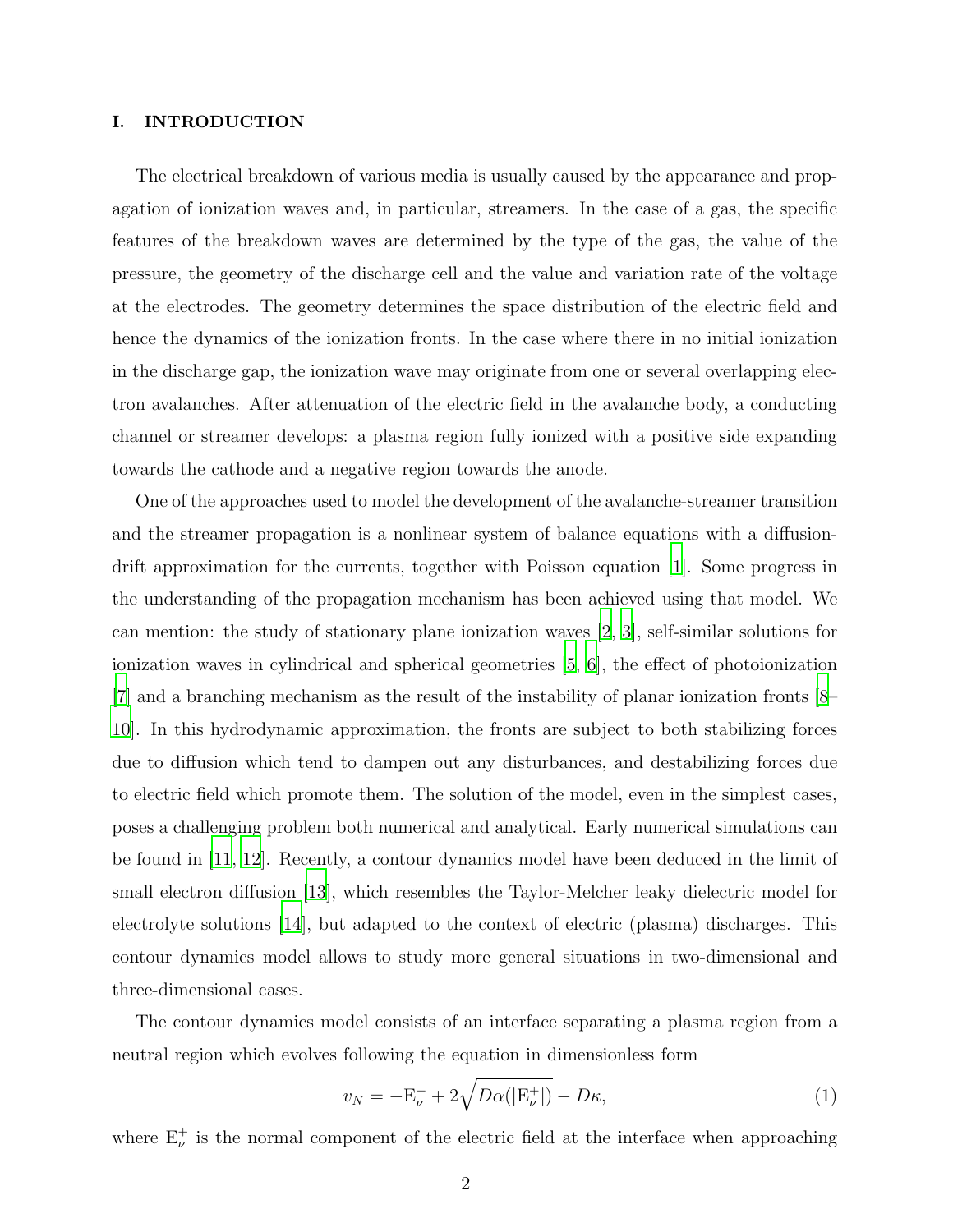it from the region without plasma, D the diffusion coefficient,  $\alpha(|E_{\nu}^+|)$  the Tonwsend term [\(5\)](#page-3-0) and  $\kappa$  the curvature of the interface. At the interface, the total negative surface charge density changes according to

<span id="page-2-0"></span>
$$
\frac{\partial \sigma}{\partial t} + \kappa v_N \sigma = -\frac{E_{\nu}^-}{\varrho} - j_{\nu}^-, \qquad (2)
$$

being now  $E_{\nu}^-$  the electric field at the interface coming from inside the plasma,  $\varrho$  is a dimensionless parameter proportional to the resistivity of the plasma and  $j_{\nu}^-$  the current contribution of any electromotive force if present.

In this paper, using the contour dynamics model, we will study cylindrical discharges when the plasma created has finite conductivity. The dispersion curve for transversal instabilities will be obtained for these finite conductivity streamers. The results will be compared with the limiting cases of perfect conductivity, which is the Lozansky-Firsov model [\[15](#page-19-4)] with a correction due to electron diffusion, and with the less realistic case of a perfect insulator, i.e the limit of very small conductivity.

We start by introducing the model. Taking a minimal set of balance equations to describe in fully a deterministic manner the discharge (see for example [\[8](#page-18-6)]), we will derive the contour dynamics equations for the evolution of the interface between the plasma region and the gas region free of charge (or with a very small density of charge). The outline of this derivation has already been reported [\[13\]](#page-19-2) but here we present it in full details. Then, we proceed by studying a cylindrical discharge in the case of finite conductivity, and the analytical limits of infinite resistivity and ideal conductivity. With the model at hand we will predict some features of the stability of the fronts. Numerical simulations are made to calculate the dispersion curves and test some of the analytical predictions. We briefly describe the numerical methods employed in the corresponding section. Finally, we end with an analysis of results and overview of possibilities that the model opens for more complicated geometries and fully 3D cases.

## II. THE DYNAMICAL CONTOUR MODEL

In this section we obtain our model as a limit of a set of balance equations describing a streamer discharge. We will first recall the minimal description of a streamer discharge and some of the properties of the traveling planar fronts, and then make use of the asymptotic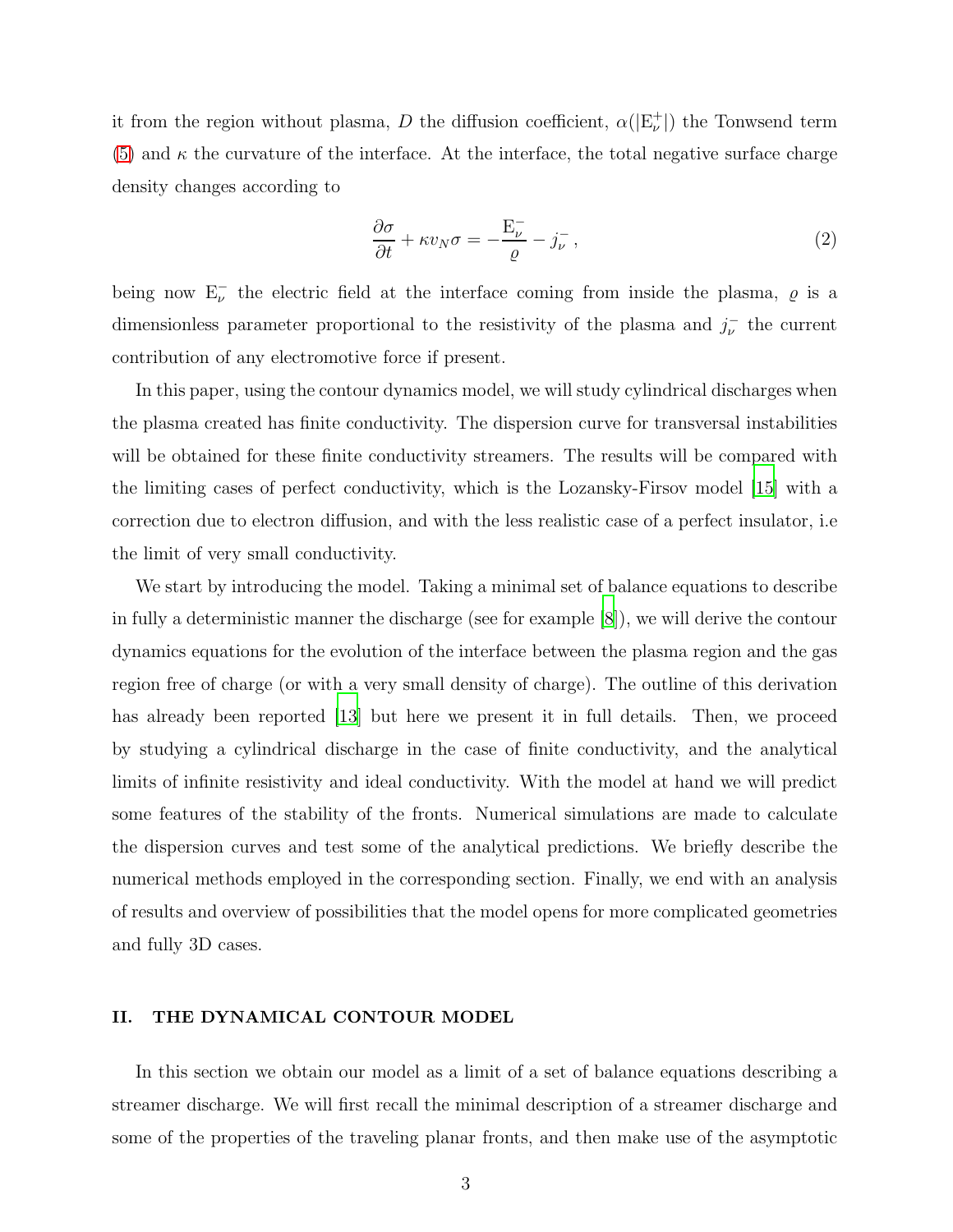behaviour of those planar fronts in the limit of small diffusion to give a correction to the velocity of propagation of curved fronts. After finding the dynamics of the effective interface, a balance of the charge transport along the interface will be provided in order to complete the model.

#### A. The minimal model

For simulating the dynamical streamer development of streamers out of a macroscopic initial ionization seed, in a non-attaching gas like argon or nitrogen, the model of a streamer discharge [\[16\]](#page-19-5) can be simplified. Attachment and recombination processes can be neglected as the probability or cross sections of such processes are much smaller than the ionization cross section in experimental data for non-attaching gases. We also ignore photoionization processes. With these considerations in mind, the resulting balance equations are

$$
\frac{\partial N_e}{\partial t} = \nabla \cdot (\mu_e N_e \mathbf{E} + D_e \nabla N_e) + \nu_i N_e,\tag{3}
$$

$$
\frac{\partial N_p}{\partial t} = \nu_i N_e,\tag{4}
$$

where  $N_e$  is the electron density,  $N_p$  is the positive ion density,  $\mu_e$  is the electron mobility and  $D_e$  the diffusion coefficient. The ionization coefficient  $\nu_i$  takes the phenomenological approximation suggested by Townsend, which leads to

<span id="page-3-0"></span>
$$
\nu_i = \mu_e l_0^{-1} |\mathbf{E}| \exp\left(-\frac{\mathbf{E}_0}{|\mathbf{E}|}\right),\tag{5}
$$

where  $l_0$  is the ionization length, and  $E_0$  is the characteristic impact ionization electric field. Those parameters are determined by fitting experimental data [\[17](#page-19-6)]. Note also that  $\mu_e$ **E** is the drift velocity of electrons and it is assumed that the positive ions do not move which is a valid approximation at the initial stages of the streamers development. The model is completed by considering Gauss's law

$$
\nabla \cdot \mathbf{E} = \frac{e(N_p - N_e)}{\varepsilon_0}.
$$
 (6)

It is convenient to reduce the equations to dimensionless form. The Townsend approximation provides physical scales and intrinsic parameters of the model as long as only impact ionization is present in the gas [\[3](#page-18-2)]. In this case, the units are given by the ionization length  $l_0$ , the characteristic impact ionization field  $E_0$ , and the electron mobility  $\mu_e$ , which lead to the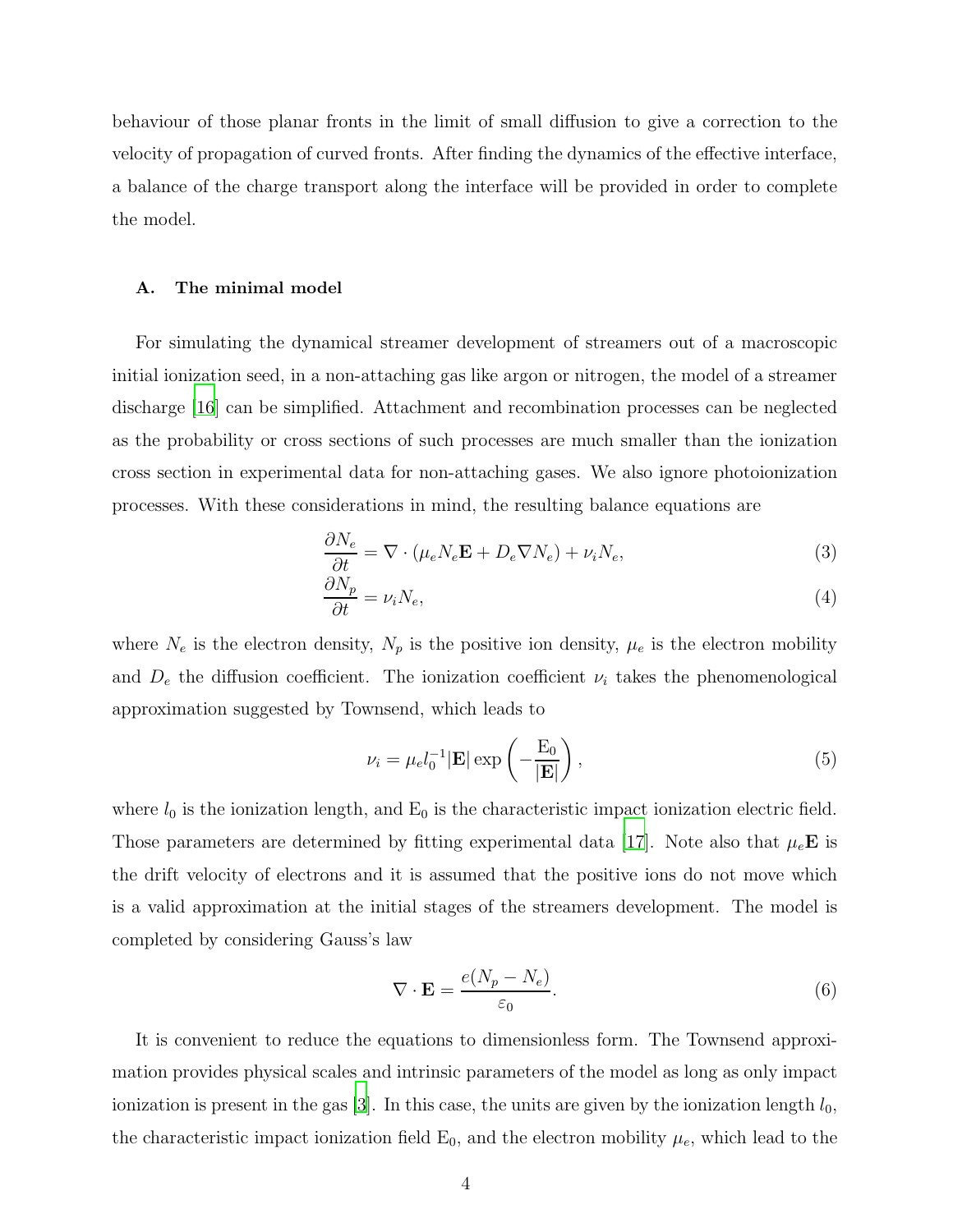velocity scale  $U_0 = \mu_e \mathbb{E}_0$ , and the time scale  $\tau_0 l_0/U_0$ . Typical values of these quantities for nitrogen at normal conditions are  $\alpha_0^{-1} \approx 2.3 \,\mu$ m,  $E_0 \approx 200 \text{ kV/m}$ , and  $\mu_e \approx 380 \text{ cm}^2/\text{Vs}$ . We introduce the dimensionless variables  $\mathbf{r}_d = \mathbf{r}/l_0$ ,  $t_d = t/\tau_0$ , the dimensionless field  $\mathbf{E}_d = \mathbf{E}/\text{E}_0$ , the dimensionless electron and positive ion particle densities  $\rho_e = N_e/N_0$  and  $\rho_p = N_p/N_0$ with  $N_0 = \varepsilon_0 \mathcal{E}_0/(el_0)$ , and the dimensionless diffusion constant  $D = D_e/(l_0U_0)$ . In terms of dimensionless variables, the model equations become

<span id="page-4-0"></span>
$$
\frac{\partial n_e}{\partial t} = \nabla \cdot (n_e \mathbf{E} + D \nabla n_e) + n_e \alpha(|\mathbf{E}|),\tag{7}
$$

$$
\frac{\partial n_p}{\partial t} = n_e \alpha(|\mathbf{E}|),\tag{8}
$$

$$
\nabla \cdot \mathbf{E} = n_p - n_e,\tag{9}
$$

$$
\alpha(|\mathbf{E}|) = |\mathbf{E}| \exp(-1/|\mathbf{E}|),\tag{10}
$$

where the subindex d has been dropped. The set of equations  $(7)-(10)$  $(7)-(10)$  is known as the minimal streamer model.

#### B. Planar fronts and boundary layer

Using the minimal streamer model, we can compute traveling wave solutions in the planar case. Those are solutions such as  $n_e$  and  $n_p$  decay exponentially at infinity. This means that we can take

$$
n_e = Ae^{-\lambda(x-vt)},
$$
  
\n
$$
n_p = Be^{-\lambda(x-vt)},
$$
  
\n
$$
\mathbf{E} = (E^+ + Ce^{-\lambda(x-vt)})\hat{\mathbf{x}},
$$

asymptotically far behind the planar wave in the  $\hat{\mathbf{x}}$  direction. Introducing these expressions into [\(7\)](#page-4-0) to [\(10\)](#page-4-0), we obtain for  $x - vt \rightarrow +\infty$ , the relation

$$
D\lambda^{2} - (E^{+} + v)\lambda + \alpha(|E^{+}|) = 0,
$$
\n(11)

which has real solutions if and only if

$$
v \ge -\mathcal{E}^+ + 2\sqrt{D\alpha(|\mathcal{E}^+|)}.
$$
\n(12)

All initial data decaying at infinity faster than  $Ae^{-\lambda^*x}$ , with  $\lambda^* = 1/\sqrt{D\alpha(|E^+|)}$ , will develop traveling waves [\[3\]](#page-18-2) with velocity  $v^* = -E^+ + 2\sqrt{D\alpha(|E^+|)}$ .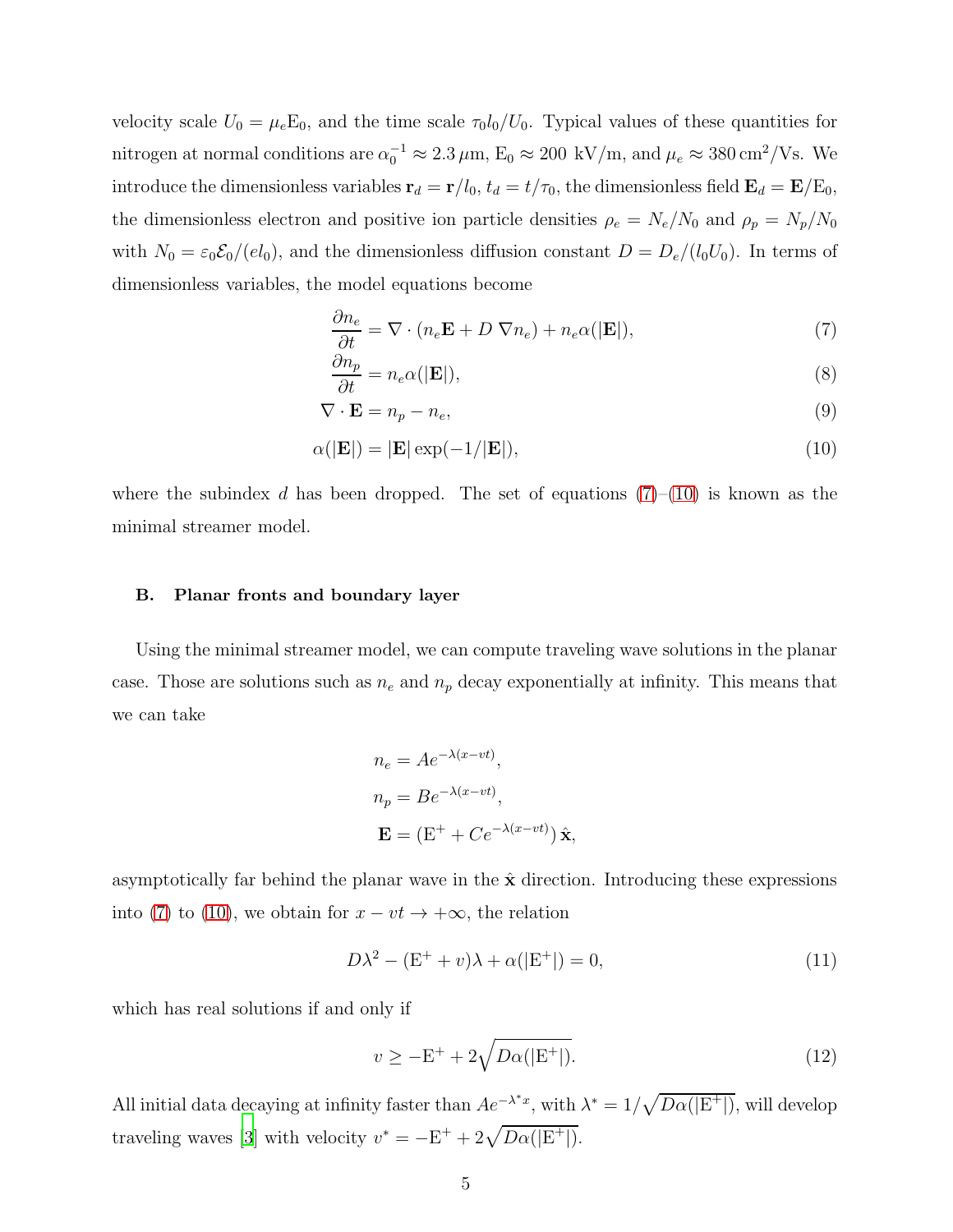If  $D \ll 1$  the profiles for  $n_p$  and **E** will vary very little from the profiles with  $D = 0$  and  $n_e$  will develop a boundary layer at the front. This boundary layer has a width of  $O(\sqrt{D})$  as shown in [\[10](#page-18-7)]. The main results for the structure of the boundary layer which we are going to make use are

<span id="page-5-0"></span>
$$
n_e = f(\chi),\tag{13}
$$

$$
n_p = -\sqrt{D} \int_{\chi}^{\infty} f(z) \, dz,\tag{14}
$$

$$
E = E^{+} + \sqrt{D} E_{bl} + O(D), \qquad (15)
$$

with  $\chi = (x - v^*t)/\sqrt{D}$ , and E the electric field in the  $\hat{\mathbf{x}}$  direction. The function  $f(\chi)$ , also appearing in [\(14\)](#page-5-0), becomes the solution of a Fisher equation under the additional assumptions that the Townsend factor  $\alpha(|\mathbf{E}|) \approx |\mathbf{E}|$  i.e. the electric field is large enough, and at the boundary layer  $n_p \approx 0$  (details can be found in [\[10](#page-18-7)]).

## C. The correction due to the curvature

Next we will add the correction to the propagation velocity due to the curvature of the front. We take a level surface of  $n_e$  representing the interface, and introduce local coordinates  $\tau$  (along the level surfaces of  $n_e$ ) and  $\nu$  (orthogonal to the level surfaces of  $n_e$ ). It is natural to scale the normal coordinate with the boundary layer thickness  $\nu = \chi \sqrt{D}$ , so that we can write

$$
D\,\Delta = \frac{\partial^2}{\partial \chi^2} + \sqrt{D}\kappa \frac{\partial}{\partial \chi} + D\left(\Delta_\perp - \kappa^2 \chi \frac{\partial}{\partial \chi}\right) + O(D^{\frac{3}{2}}),
$$

where  $\Delta \equiv \nabla^2$  is the Laplacian operator,  $\Delta_{\perp}$  is the transverse Laplacian and  $\kappa$  is twice the mean curvature in 3-D or just the curvature in 2-D (see e.g. [\[20](#page-19-7)]). Hence from [\(7\)](#page-4-0) and [\(9\)](#page-4-0)

$$
\frac{\partial n_e}{\partial t} - \mathbf{E}_{\tau} \frac{\partial n_e}{\partial \tau} - \left(\frac{\mathbf{E}_{\nu}}{\sqrt{D}} + \sqrt{D}\kappa\right) \frac{\partial n_e}{\partial \chi} - \frac{\partial^2 n_e}{\partial \chi^2} =
$$

$$
= n_e \alpha(|\mathbf{E}|) + n_e (n_p - n_e) + O(D).
$$

At the diffusive boundary we expand now  $|\mathbf{E}|$  and  $n_p$  using the expressions [\(13\)](#page-5-0)–[\(15\)](#page-5-0) (as explained in [\[9](#page-18-8)] and [\[10\]](#page-18-7)), so it is straightforward to end with

<span id="page-5-1"></span>
$$
\frac{\partial n_e}{\partial t} - \mathcal{E}_{\tau} \frac{\partial n_e}{\partial \tau} - \left(\frac{\mathcal{E}_{\nu}}{\sqrt{D}} - 2\sqrt{\alpha(|\mathcal{E}_{\nu}|)} + \sqrt{D}\kappa\right) \frac{\partial n_e}{\partial \chi} = O(D^{\frac{1}{2}}),\tag{16}
$$

where a curvature term appears and is relevant provided  $1 \ll \kappa \ll D^{-\frac{1}{2}}$ .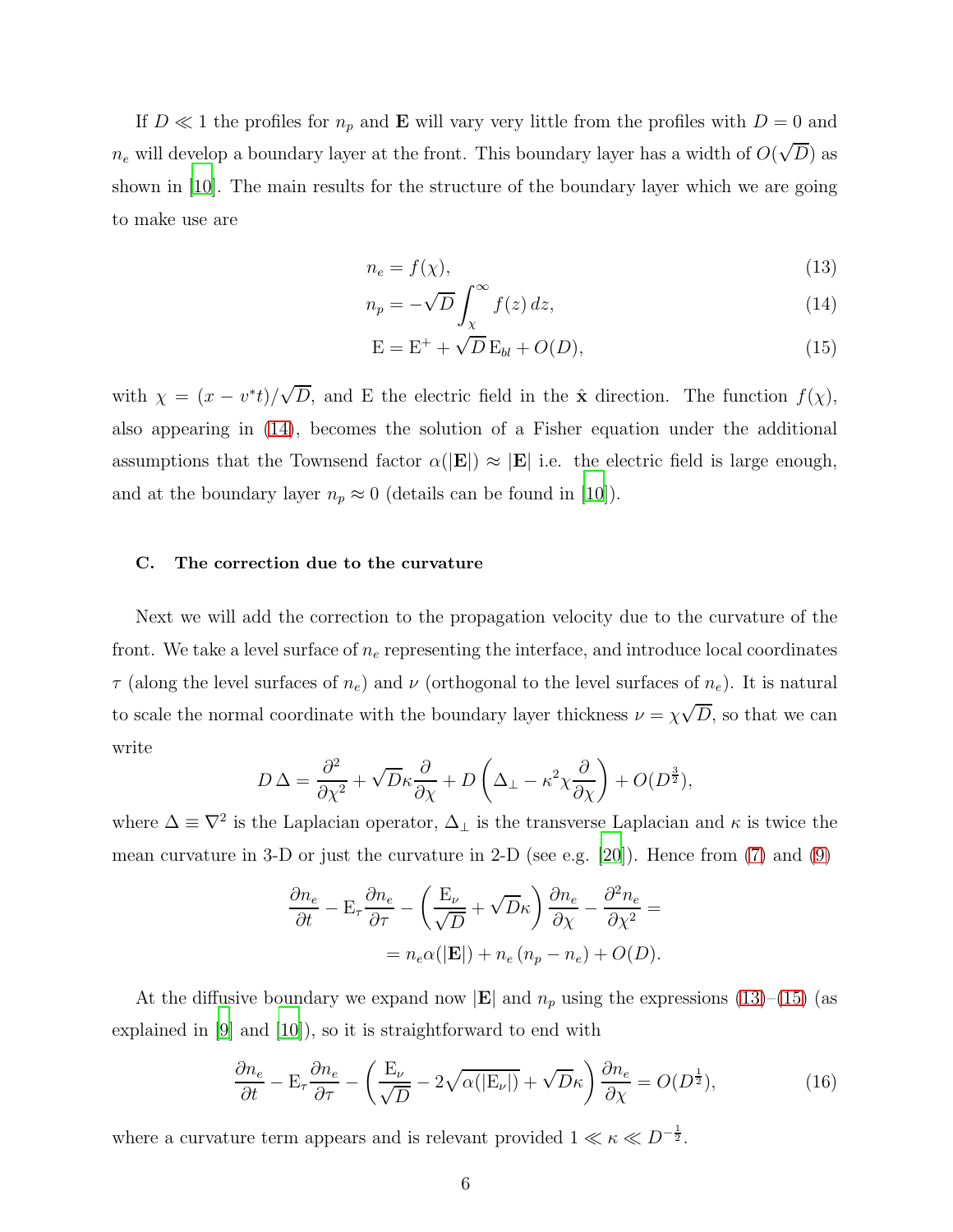Eq. [\(16\)](#page-5-1) is a transport equation for the electron density with velocity

$$
\mathbf{v} = -\mathbf{E} + (2\sqrt{D\alpha(|\mathbf{E}|)} - D\kappa)\mathbf{n},\tag{17}
$$

so that the level line of  $n_e$  that we have chosen to describe the evolution of the interface moves with a normal velocity

<span id="page-6-0"></span>
$$
v_N = -\mathcal{E}_{\nu} + 2\sqrt{D\alpha(|\mathbf{E}|)} - D\kappa.
$$
\n(18)

Notice that the level lines concentrate in a small region where  $n_e$  presents a jump from its bulk value to zero, so most level lines follow [\(18\)](#page-6-0). Note also that the tangential velocity does not change the geometry of the curve during its evolution. Nevertheless, tangential exchanges of charge affect the evolution through the dependence of  $v_N$  on  $E_\nu$ . The mathematical description of these will be the subject of next section.

## D. Charge transport along the interface

In order to describe the charge transport along the interface we trace a "pillbox"  $\mathcal D$ around a surface element. The region D will be such that  $\Delta \tau \gg \Delta \nu$  and will contain both the diffusive layer for  $n_e$  and the region where the total negative charge density, i.e  $n_e - n_p$ , has significant values.

If we subtract  $(7)$  from  $(8)$  and integrate over  $\mathcal D$  we find

$$
\frac{\partial}{\partial t} \int_{\mathcal{D}} (n_e - n_p) dV = \int_{\partial \mathcal{D}} (n_e \mathbf{E} + D \nabla n_e) \cdot \mathbf{n} dS =
$$
  
=  $n_e \mathbf{E}_{\nu} \Delta \tau]_{\chi=-\infty}^{\infty} + O(D^{\frac{1}{2}}),$  (19)

where we have used that  $n_e \to 0$  for  $\chi = \nu/\sqrt{D} \gg 1$ ,  $|\nabla n_e| \to 0$  for  $|\chi| \gg 1$  and we have neglected the contributions of the lateral transport of charge by  $E_{\tau}$  in comparison with exchange of charge with the bulk by  $E_{\nu}$ . This assumption is also common in the Taylor-Melcher model and we will follow it.

Futhermore notice that

$$
\frac{\partial}{\partial t} \int_{\mathcal{D}} (n_e - n_p) \, dV = \frac{\partial}{\partial t} \int_{-\infty}^{\infty} (n_e - n_p) \Delta \tau d\nu = \frac{\partial}{\partial t} (\sigma \Delta \tau), \tag{20}
$$

and the length (or area) element of the surface will suffer a change during interface deformation given by

$$
\frac{\partial \Delta \tau}{\partial t} = \kappa v_N \Delta \tau,\tag{21}
$$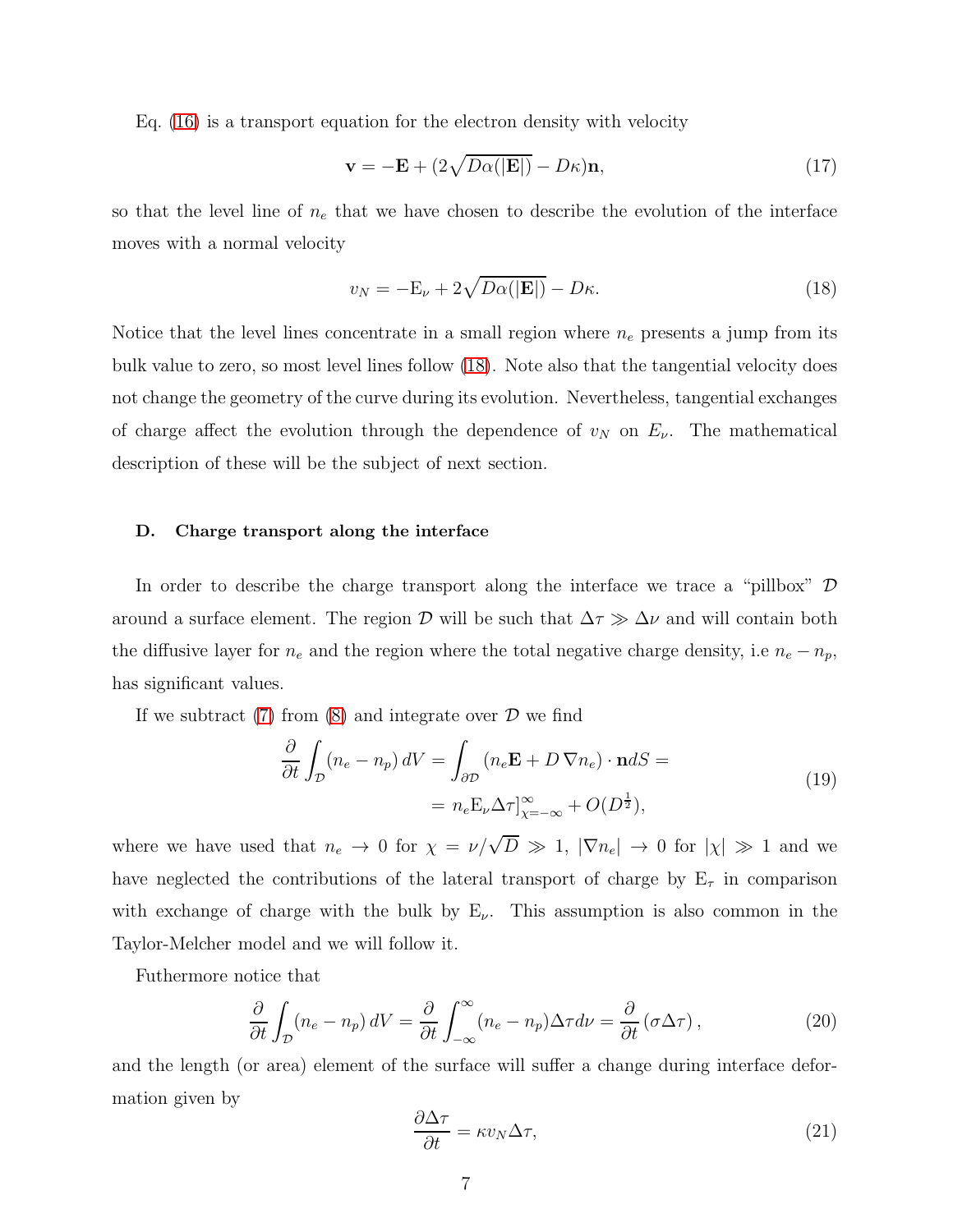so that we can finally write the equation

<span id="page-7-0"></span>
$$
\frac{\partial \sigma}{\partial t} + \kappa v_N \sigma = -\frac{E_{\nu}^-}{\varrho},\tag{22}
$$

where  $\varrho$  is the effective resistivity of the medium, given in this case as  $\varrho^{-1} = \lim_{\chi = -\infty} n_e$  and  $E_{\nu}^-$  is the normal component of the electric field when approaching the interface from inside the plasma region. There is a jump in the normal component of the electric field across the interface given by

<span id="page-7-2"></span>
$$
\mathbf{E}_{\nu}^{+} - \mathbf{E}_{\nu}^{-} = -\sigma,\tag{23}
$$

with  $E_{\nu}^{+}$  the normal component of the electric field when approaching the interface from outside the plasma region.

We can also include a source (an insulated wire inside the plasma, for instance at  $\mathbf{x}_0$ , carrying a electric current  $I(t)$ ). This source will create a current density inside the plasma and, since quasineutrality is fulfilled, we will have at the interior of  $\Omega$ 

<span id="page-7-3"></span>
$$
\nabla \cdot \mathbf{j} = I(t)\delta(\mathbf{x} - \mathbf{x}_0). \tag{24}
$$

By adding this contribution to [\(22\)](#page-7-0) we can finally write

<span id="page-7-1"></span>
$$
\frac{\partial \sigma}{\partial t} + \kappa v_N \sigma = -\frac{E_{\nu}^-}{\varrho} - j_{\nu}^-, \qquad (25)
$$

where  $j_{\nu}^-$  is the current density coming from the ionized region  $\Omega$  to its boundary  $\partial\Omega$  in the normal direction  $\nu$ .

## E. The effective contour model

The Eqs. [\(18\)](#page-6-0) and [\(25\)](#page-7-1) together constitute the dynamical model able to describe the evolution of an interface separating a plasma region from a neutral region that we mentioned at the introduction.

Notice that in the case  $\varrho^{-1} \gg 1$ , we arrive to Lozansky-Firsov model [\[15](#page-19-4)] with a correction due to electron diffusion, meanwhile in the limit  $D = 0$  we arrive at the classical Hele-Shaw model. Such a model is known to possess solutions that develop singularities in the form of cusps in finite time [\[18](#page-19-8)] but, when regularized by surface tension corrections, the interface may develop various patterns including some of fractal-type (see [\[19\]](#page-19-9) for a recent development and references therein).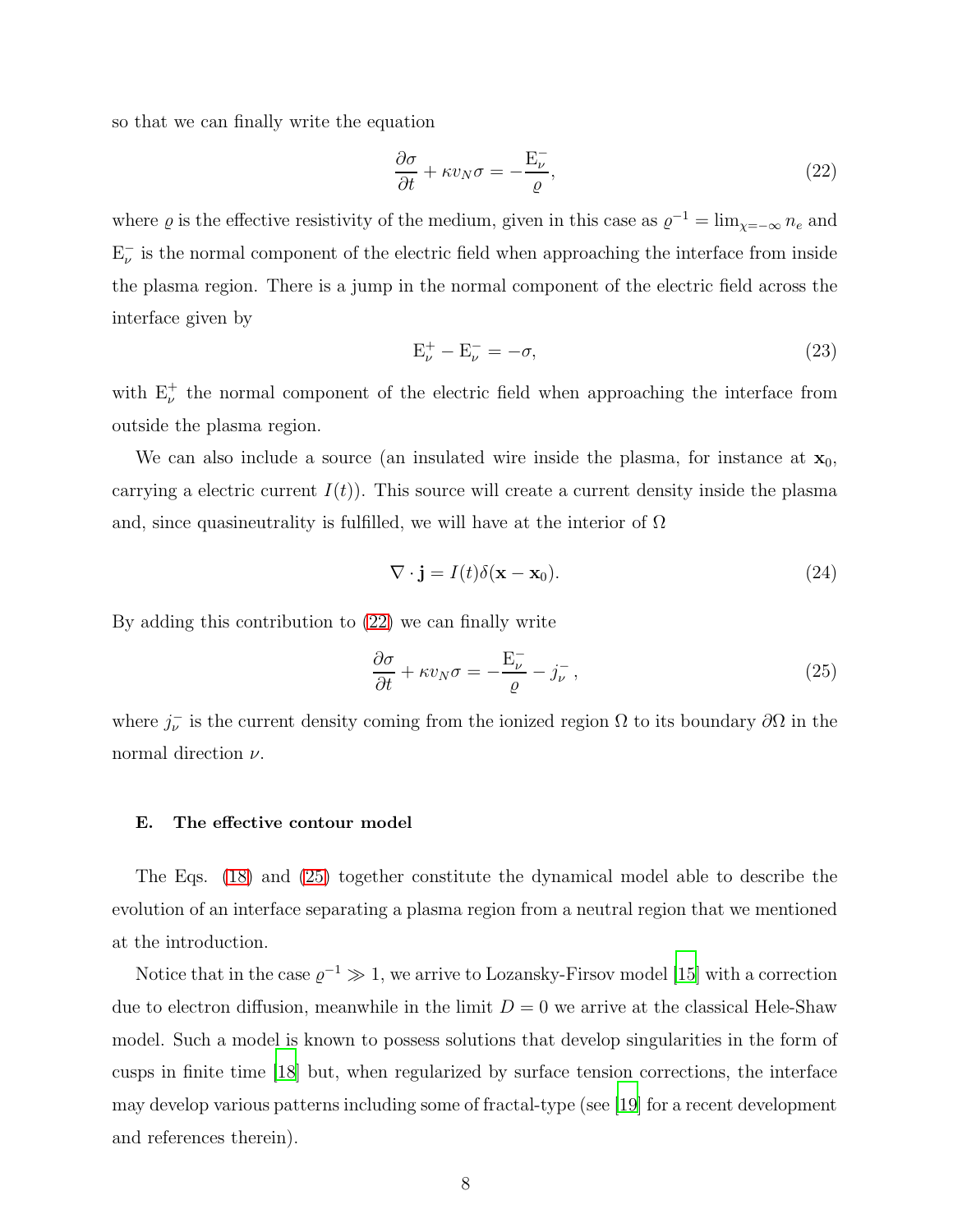Eq. [\(2\)](#page-2-0) will provide the surface charge density  $\sigma$  as a function of time. From it, we can compute the electric field and move the interface with [\(18\)](#page-6-0). Two limits can be easily identified in the case of there is no charge injection inside the plasma, i.e  $j_{\nu}^{-} \approx 0$ : a) the limit of large conductivity

$$
\varrho^{-1} \gg 1, \ E_{\nu}^{-} = 0,
$$

so that the interface is equipotential and b) the limit of small conductivity

$$
\varrho^{-1} \ll 1, \ \frac{\partial}{\partial t} (\sigma \Delta \tau) = 0 \Rightarrow \sigma \Delta \tau = C,
$$

where the charge contained by a surface element is constant and the density only changes through deformation (with change of area) of the interface. In the next sections we will study the intermediate case of finite resistivity.

## III. THE CASE OF FINITE RESISTIVITY IN 2-D GEOMETRIES

As an application we will solve the 2-D case for different conductivities. In order to grasp some features of the model first we will consider how fronts with radial symmetry evolve. Then we will study the stability of those fronts under small perturbations and finally we will solve the model numerically in order to test some of the analytical predictions.

#### A. Solutions with radial symmetry

The electric potential created by a surface charge distribution with radial symmetry at the distance  $r$  is found by solving the equation

$$
\Delta V = \sigma \delta(r). \tag{26}
$$

The fundamental solution turns out to be in polar coordinates

$$
V(\mathbf{x}) = \begin{cases} C \log |\mathbf{x}|, & |\mathbf{x}| > r \\ C \log r, & |\mathbf{x}| \le r \end{cases}
$$
 (27)

where  $C$  will be determined by the condition of the electric field jump  $(23)$  at the surface. From the potential solution we can compute the electric field which has a discontinuity at the surface

$$
E_{\nu}^{-} = 0, \qquad E_{\nu}^{+} = -\frac{C}{r}.
$$
\n(28)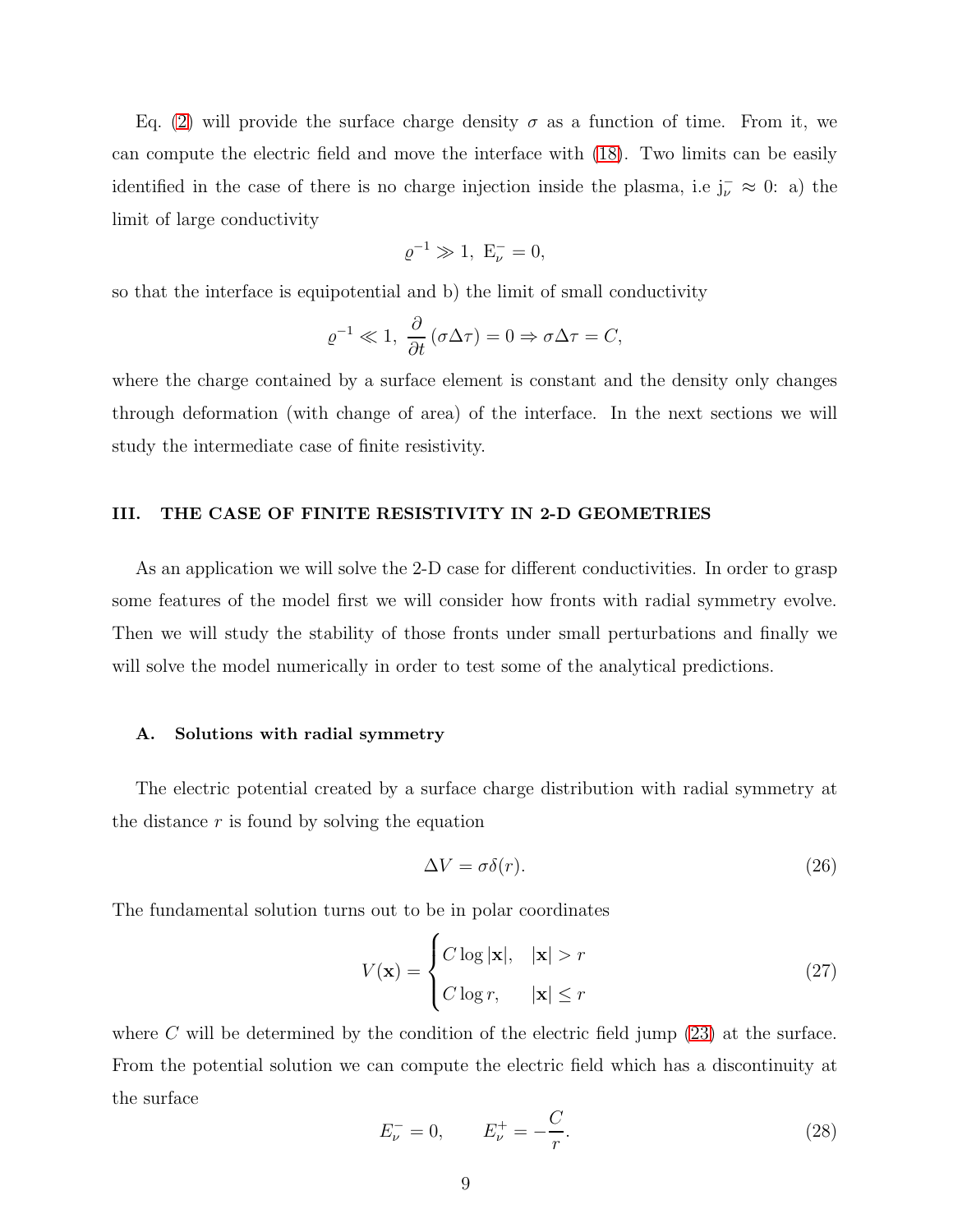For the current density, the solution of [\(24\)](#page-7-3) gives

$$
\mathbf{j} = \frac{I(t)}{2\pi r^2} \mathbf{r},\tag{29}
$$

and finally using [\(2\)](#page-2-0) and the fact that  $v_N = dr/dt$  and  $\kappa = 1/r$ , we get

$$
\frac{\partial \sigma}{\partial t} + \frac{1}{r} \frac{\partial r}{\partial t} \sigma = -\frac{I(t)}{2\pi r}.
$$
\n(30)

This equation can be easily solved. We can write it as

$$
\frac{\partial(r\sigma)}{\partial t} = -\frac{I(t)}{2\pi},\tag{31}
$$

to get

$$
\sigma = -\frac{Q(t)}{2\pi r}, \quad \text{with} \quad Q(t) = \int_0^t I(t) dt,
$$
\n(32)

where we have assumed that  $\sigma(0) = 0$ . Now we can see from the condition [\(23\)](#page-7-2) that  $C=-Q(t)/2\pi,$ so  $\sim$   $\sim$ 

$$
E_{\nu}^{+} = \frac{Q(t)}{2\pi r}.\tag{33}
$$

Then, defining  $\varepsilon \equiv D$ , the interface evolves according to [\(1\)](#page-1-0) as

<span id="page-9-0"></span>
$$
\frac{dr}{dt} = -\left(\frac{Q(t)}{2\pi} + \varepsilon\right) \frac{1}{r} + 2\sqrt{\varepsilon \alpha (|Q(t)/2\pi r|)}.
$$
\n(34)

We shall analyze next two limiting cases. First the case where

$$
r \ll \frac{|Q(t)|}{4\pi\varepsilon^{\frac{1}{2}}\sqrt{\alpha(|Q(t)/2\pi r|)}}, \quad \text{and} \quad \varepsilon \ll 1.
$$
 (35)

Then expression [\(34\)](#page-9-0) results

$$
\frac{dr}{dt} \approx -\frac{Q(t)}{2\pi r},\tag{36}
$$

so

$$
r(t) \approx \sqrt{r(0)^2 - \int_0^t Q(t')/\pi \, dt'}.
$$
\n(37)

For the particular case  $Q(t) = Q$  is constant

$$
r(t) \approx \sqrt{r(0)^2 - tQ/\pi} \tag{38}
$$

The second case is the opposite one. If

$$
r \gg \frac{|Q(t)|}{4\pi\varepsilon^{\frac{1}{2}}\sqrt{\alpha(|Q(t)/2\pi r|)}}, \quad \text{and} \quad \varepsilon \ll 1,
$$
\n(39)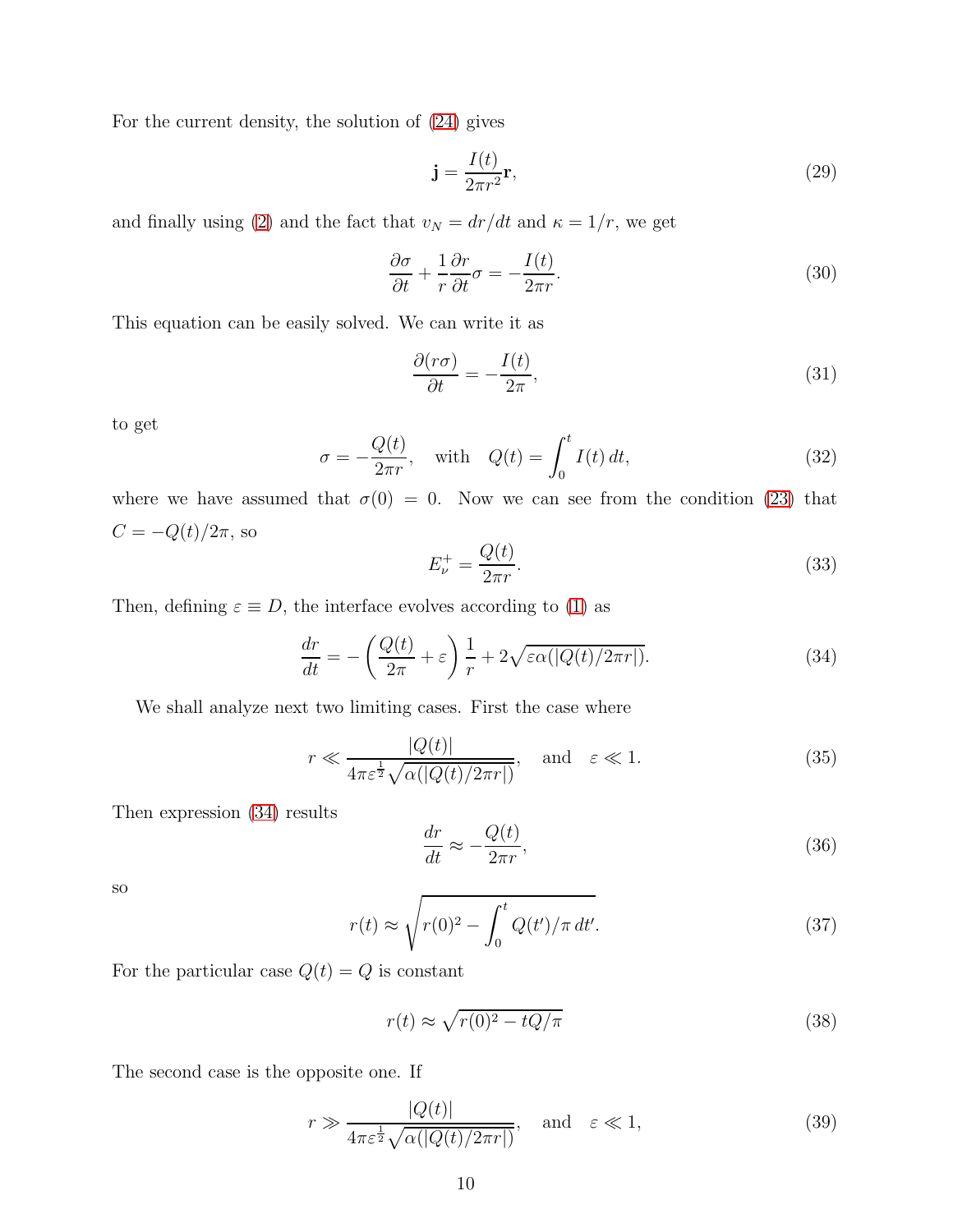we have now

$$
\frac{dr}{dt} \approx 2\varepsilon^{\frac{1}{2}} \sqrt{\alpha(|Q(t)/2\pi r|)}.
$$
\n(40)

For the particular case  $Q(t) = Q$ , by standard asymptotic calculations, when  $t \gg 1$  we deduce

$$
r(t) \approx \frac{|Q|}{\pi} \log t. \tag{41}
$$

### B. Stability analysis

We will study now the stability of the fronts under small perturbations. We change by a small amount the position of the front as well as the charge density. The perturbed position and charge surface density of the interface on the interface will be parametrized using the polar angle as

<span id="page-10-1"></span>
$$
r(\theta, t) = r(t) + \delta S(\theta, t),\tag{42}
$$

$$
\sigma(\theta, t) = -\frac{Q(t)}{2\pi r(\theta, t)} + \delta \Sigma(\theta, t),
$$
\n(43)

where  $r(t)$  is the solution of the equations for the radial symmetrical front,  $Q(t) = \int_0^t I(t) dt$ and  $\delta$  will be our bookkeeping small parameter for the expansions that follow.

We will start calculating the correction to the electric field due to the geometrical perturbation of the surface and the extra charge deposited on it. The electric potential will be, up to  $O(\delta)$  order,

$$
\Phi(\mathbf{x}) = V(\mathbf{x}) + \delta V_p(\mathbf{x}),
$$

being V the solution for the symmetrical problem. The term  $V_p(\mathbf{x})$  will satisfy the equation  $\Delta V_p = O(\delta)$ . Next we change coordinates to

$$
\mathbf{x} \longrightarrow \tilde{\mathbf{x}} = \mathbf{x} \, \frac{r(t)}{r(\theta, t)},
$$

so the perturbed surface becomes a disk of radius  $r(t)$ . At zero order  $V_p$  satisfies the Laplace equation outside the disk. Hence we have in the new polar coordinates the solution

<span id="page-10-0"></span>
$$
V_p(\tilde{r}, \theta) = \begin{cases} \sum_1^{\infty} \psi_n \cos(n\theta) \left(\frac{r}{\tilde{r}}\right)^n, & \tilde{r} > r \\ \sum_1^{\infty} \varphi_n \cos(n\theta) \left(\frac{\tilde{r}}{r}\right)^n, & \tilde{r} \le r \end{cases}
$$
(44)

where we have imposed the conditions of  $V_p$  remains finite at the origin and becomes zero at very large distances.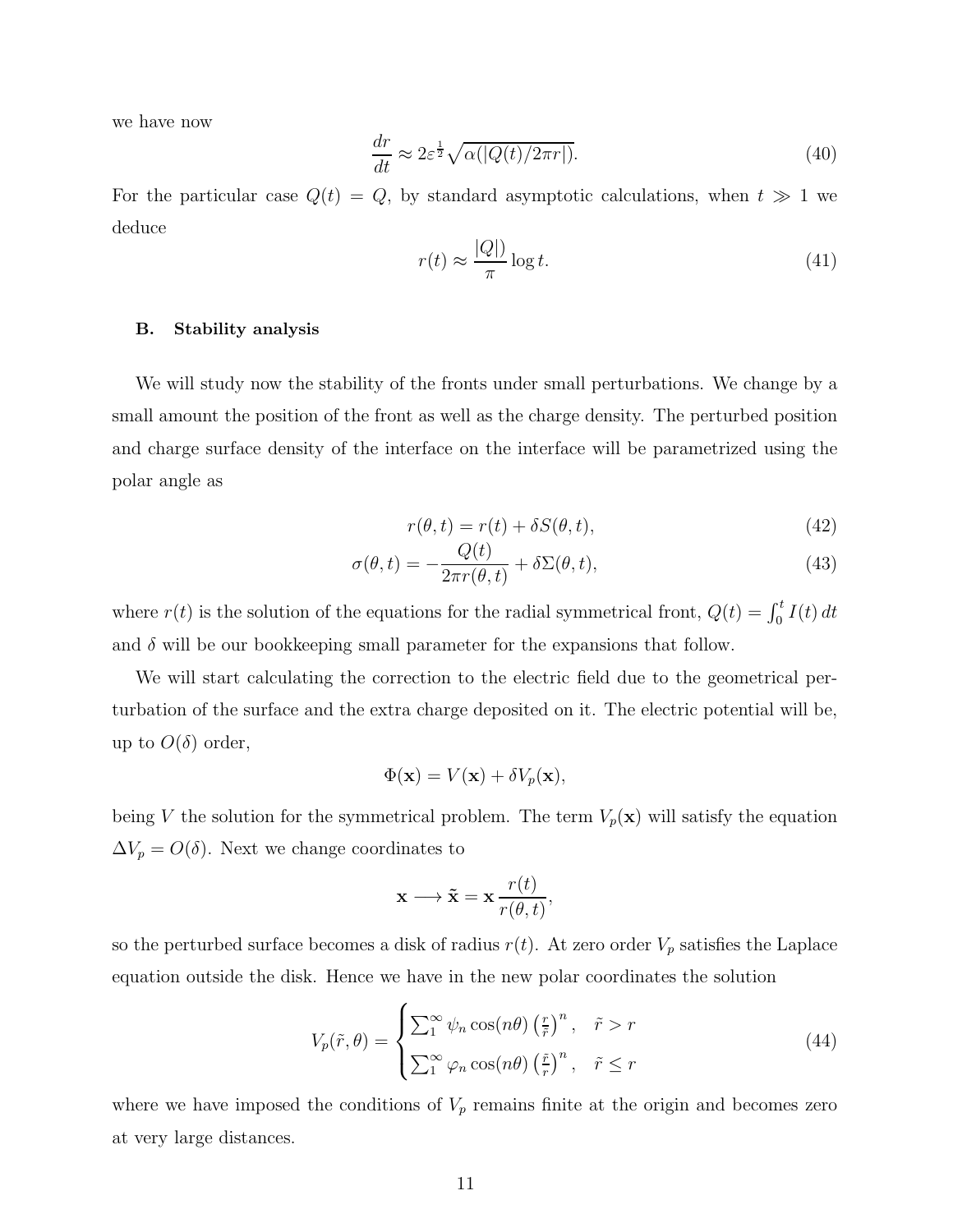In the original variables x the potential at the surface position coming from the exterior is

$$
\Phi(\mathbf{x}_s^+) = V(\mathbf{x}_s^+) + \delta V_p(\mathbf{x}_s^+) =
$$
\n
$$
= -\frac{Q(t)}{2\pi} \log(r + \delta S) + \delta V_p(\mathbf{x}_s^+) =
$$
\n
$$
= -\frac{Q(t)}{2\pi} \left( \log(r) + \delta \frac{S}{r} \right) + \delta V_p(\mathbf{x}_s^+) + O(\delta^2), \tag{45}
$$

and from the interior is

$$
\Phi(\mathbf{x}_s^-) = V(\mathbf{x}_s^-) + \delta V_p(\mathbf{x}_s^-) = C(r, t) + \delta V_p(\mathbf{x}_s^-),\tag{46}
$$

where  $r = r(t)$  is the evolving radius of the unperturbed circle, i.e. the radially symmetric solution of equations [\(1\)](#page-1-0) and [\(2\)](#page-2-0).

Now imposing the condition of continuity for the potential, we have

$$
V_p(\mathbf{x}_s^+) = V_p(\mathbf{x}_s^-) + S \frac{Q(t)}{2\pi r(t)},
$$

and if we write the surface perturbation as

<span id="page-11-2"></span>
$$
S = \sum_{n=1}^{\infty} s_n(t) \cos(n\theta),
$$
\n(47)

we find that the coefficients of the potential in [\(44\)](#page-10-0) are related by

<span id="page-11-0"></span>
$$
\psi_n = \varphi_n + \frac{Q(t)}{2\pi r} s_n. \tag{48}
$$

Let us calculate the electric field to  $\delta$  order. Making use of the expressions [\(44\)](#page-10-0)–[\(48\)](#page-11-0), and changing back coordinates from  $\tilde{x}$  to  $x$ , the normal components of the electric field at both sides of the surface are

<span id="page-11-1"></span>
$$
E_{\nu}^{+} = \frac{Q(t)}{2\pi(r + \delta S)} + \delta \sum_{1}^{\infty} \left(\varphi_{n} + \frac{Q(t)}{2\pi r} s_{n}\right) \frac{n}{r} \cos(n\theta),
$$
  
\n
$$
E_{\nu}^{-} = -\delta \sum_{1}^{\infty} \varphi_{n} \frac{n}{r} \cos(n\theta).
$$
\n(49)

Then, the jump condition [\(23\)](#page-7-2) together with [\(43\)](#page-10-1) give the following expression for the charge perturbation

<span id="page-11-3"></span>
$$
\Sigma = -\sum_{n=1}^{\infty} \left( 2\varphi_n + \frac{Q(t)}{2\pi r} s_n \right) \frac{n}{r} \cos(n\theta).
$$
 (50)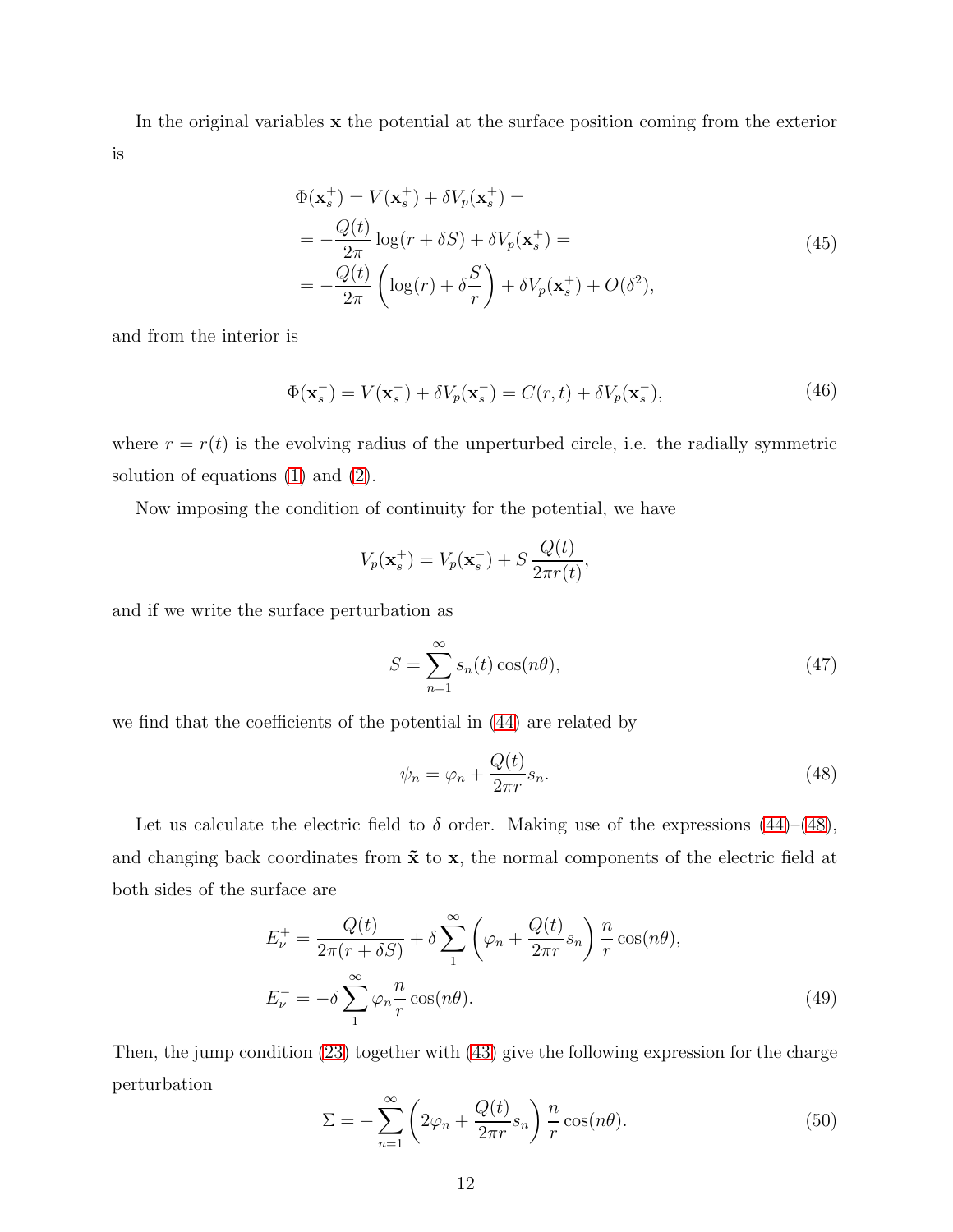We still need the expression of the curvature up to  $\delta$  order to find the dynamics of the front. In polar coordinates, after introducing the perturbation [\(42\)](#page-10-1), the curvature turns out to be

<span id="page-12-1"></span>
$$
\kappa = \frac{r^2 + 2rS\delta - rS_{\theta\theta}\delta + O(\delta^2)}{(r^2 + 2rS_{\theta}\delta + O(\delta^2))^{\frac{3}{2}}} = \frac{1}{r} - \frac{S + S_{\theta\theta}}{r^2}\delta + O(\delta^2),\tag{51}
$$

and the normal component of the velocity

$$
v_N = \mathbf{v} \cdot \mathbf{n} = \frac{dr(t)}{dt} + \delta \frac{\partial S(\theta, t)}{\partial t}.
$$
 (52)

The contour model equation [\(1\)](#page-1-0), after introducing the perturbations to first order gives

<span id="page-12-0"></span>
$$
\frac{dr(t)}{dt} + \delta \frac{\partial S(\theta, t)}{\partial t} = -\frac{Q(t)}{2\pi r} + \delta S \frac{Q(t)}{2\pi r^2} - \delta \sum_{1}^{\infty} \left( \varphi_n + \frac{Q(t)}{2\pi r} s_n \right) \frac{n}{r} \cos(n\theta) + 2\varepsilon^{\frac{1}{2}} \sqrt{\alpha_0 + \delta \alpha_1} - \varepsilon \left( \frac{1}{r} - \delta \frac{S + S_{\theta\theta}}{r^2} \right).
$$
\n(53)

Now, from [\(10\)](#page-4-0) we have

$$
\alpha_0 + \delta \alpha_1 = |E_0 + \delta E_1|e^{-\frac{1}{|E_0 + E_1 \delta|}} = |E_0|e^{-\frac{1}{|E_0|}} + \delta \operatorname{sign}(E_0)E_1\left(1 + \frac{1}{|E_0|}\right)e^{-\frac{1}{|E_0|}},
$$

where, using [\(49\)](#page-11-1),

$$
E_0 = \frac{Q(t)}{2\pi r},\tag{54}
$$

$$
E_1 = \sum_{n=1}^{\infty} \left( n\varphi_n + (n-1)\frac{Q(t)}{2\pi r} s_n \right) \frac{1}{r} \cos(n\theta),\tag{55}
$$

so that

$$
\sqrt{\alpha} = \sqrt{\alpha_0} + \delta \frac{\alpha_1}{2\sqrt{\alpha_0}} = \sqrt{\alpha_0} \left[ 1 + \delta \operatorname{sign}(Q(t)) \frac{E_1}{2|E_0|} \left( 1 + \frac{1}{|E_0|} \right) \right].
$$

Taking into account [\(34\)](#page-9-0) for the zero order term, we get from [\(53\)](#page-12-0)

$$
\frac{\partial S}{\partial t} = S \frac{Q(t)}{2\pi r^2} - \sum_{1}^{\infty} \left( \varphi_n + \frac{Q(t)}{2\pi r} s_n \right) \frac{n}{r} \cos(n\theta) + \varepsilon \left( \frac{S + S_{\theta\theta}}{r^2} \right) + \varepsilon^{\frac{1}{2}} \frac{\alpha_1}{\sqrt{\alpha_0}},\tag{56}
$$

<span id="page-12-2"></span>and finally making use of the expansion  $(47)$  for the perturbation  $S$  yields

$$
\frac{ds_n}{dt} = \left[ -1 + \varepsilon^{\frac{1}{2}} \frac{2\pi r \sqrt{\alpha_0} \operatorname{sign}(Q(t))}{|Q(t)|} \left( 1 + \frac{2\pi r}{|Q(t)|} \right) \right] \frac{n}{r} \varphi_n - \left[ \frac{Q(t)}{2\pi r^2} (n-1) + \frac{\varepsilon}{r^2} (n^2 - 1) + \varepsilon^{\frac{1}{2}} \frac{(n-1)\sqrt{\alpha_0}}{r} \left( 1 + \frac{2\pi r}{|Q(t)|} \right) \right] s_n.
$$
\n
$$
(57)
$$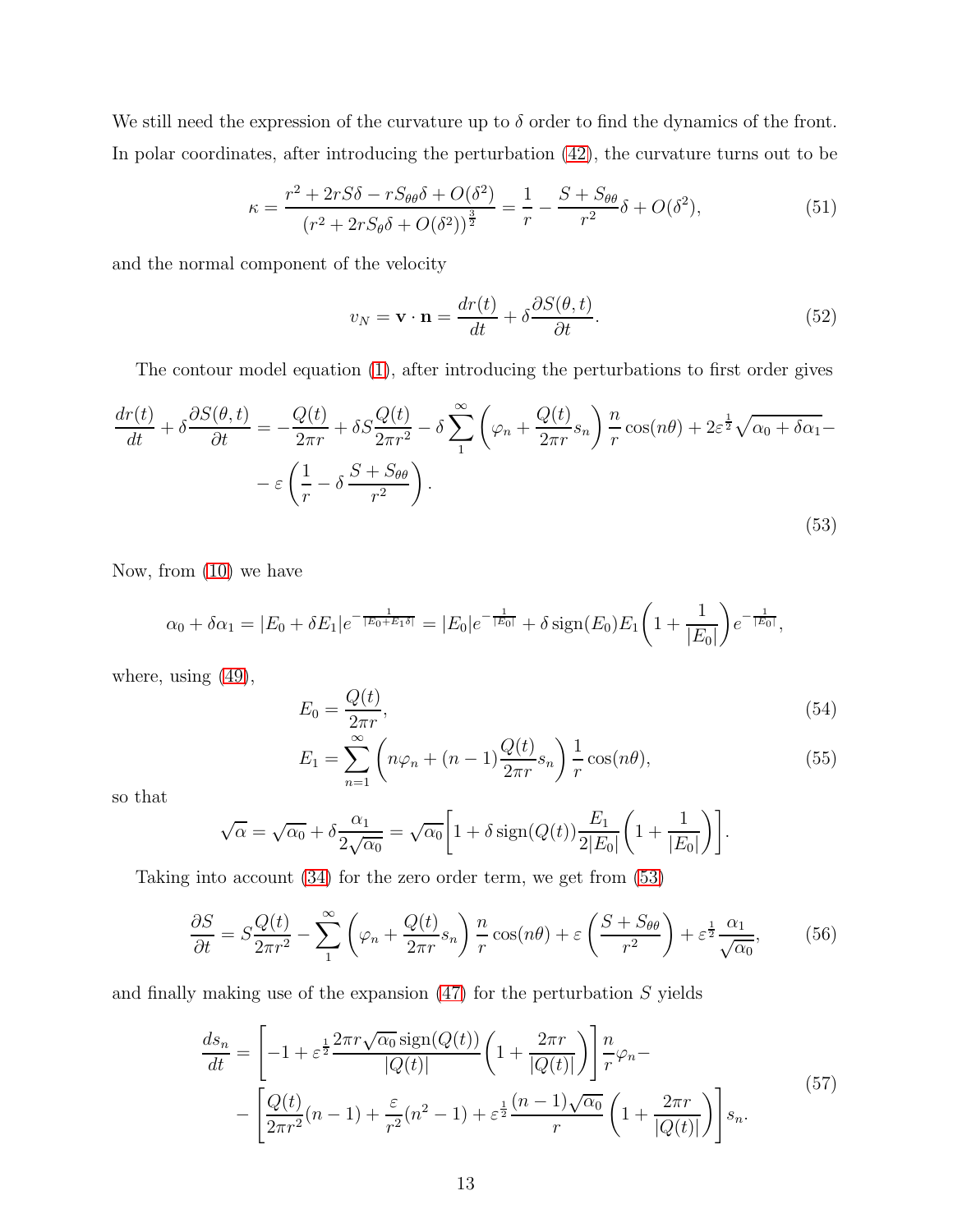In order to find the correction to the charge density we take Eq.[\(2\)](#page-2-0) and multiply it by  $r(\theta, t)$ . Then we use the curvature expansion [\(51\)](#page-12-1) written as

$$
\kappa = \frac{1}{r} - \frac{S}{r^2} \delta - \frac{S_{\theta\theta}}{r^2} \delta = \frac{1}{r(\theta, t)} - \frac{S_{\theta\theta}}{r^2} \delta,
$$

where as we mentioned before  $r = r(t)$  is the zero order term in the position, and the fact that

$$
v_N = \frac{dr(\theta, t)}{dt}.
$$

Hence

$$
\frac{\partial (r(\theta, t)\sigma(\theta, t))}{\partial t} - r(\theta, t)\frac{S_{\theta\theta}}{r^2}v_N\sigma(\theta, t) \delta = -\frac{r(\theta, t)}{\varrho}E_{\nu}^- - \frac{I(t)}{2\pi},
$$

so that, at  $O(\delta)$ ,

$$
\frac{\partial(r\Sigma)}{\partial t} + \frac{S_{\theta\theta}}{r} \frac{Q(t)}{2\pi r} \frac{dr}{dt} = \frac{1}{\varrho} \sum_{1}^{\infty} n\varphi_n \cos(n\theta). \tag{58}
$$

Making use of the  $(34)$ ,  $(47)$  and  $(50)$ , we get

$$
-\frac{d}{dt}\left(2n\varphi_n + n\frac{Q(t)}{2\pi r}s_n\right) = \frac{Q(t)}{2\pi r^2}\frac{dr}{dt}n^2s_n + \frac{n}{\varrho}\varphi_n,
$$

or after simplifying

$$
2\frac{d\varphi_n}{dt} + \frac{Q(t)}{2\pi r}\frac{ds_n}{dt} = -\frac{Q(t)}{2\pi r^2}\frac{dr}{dt}(n-1)s_n - \frac{I(t)}{2\pi r}s_n - \frac{1}{\varrho}\varphi_n.
$$

Finally, using [\(34\)](#page-9-0) and [\(57\)](#page-12-2)

$$
2\frac{d\varphi_n}{dt} + \frac{Q(t)}{2\pi r} \left[ -\frac{n}{r}\varphi_n + \varepsilon^{\frac{1}{2}} \frac{2\pi r \sqrt{\alpha_0} \operatorname{sign}(Q(t))}{|Q(t)|} \left( 1 + \frac{2\pi r}{|Q(t)|} \right) \frac{n}{r} \varphi_n - \frac{Q(t)}{2\pi r^2} (n-1)s_n - \frac{\varepsilon}{r^2} (n^2-1)s_n - \varepsilon^{\frac{1}{2}} \frac{(n-1)\sqrt{\alpha_0}}{r} \left( 1 + \frac{2\pi r}{|Q(t)|} \right) s_n \right] = 0
$$
  
= 
$$
-\frac{Q(t)}{2\pi r^2} \left( -\frac{Q(t)}{2\pi r} - \frac{\varepsilon}{r} + 2\varepsilon^{\frac{1}{2}} \sqrt{\alpha_0} \right) (n-1)s_n - \frac{I(t)}{2\pi r} s_n - \frac{1}{\varrho} \varphi_n
$$

<span id="page-13-0"></span>and after rearranging the terms

$$
\frac{d\varphi_n}{dt} = \frac{1}{2} \left[ \frac{Q(t)}{2\pi r^2} n - \varepsilon^{\frac{1}{2}} \frac{n\sqrt{\alpha_0}}{r} \left( 1 + \frac{2\pi r}{|Q(t)|} \right) - \frac{1}{\varrho} \right] \varphi_n + \left\{ \frac{Q(t)}{2\pi r^2} \left[ \frac{Q(t)}{2\pi r} + \frac{(n+2)\varepsilon}{2r} + \varepsilon^{\frac{1}{2}} \sqrt{\alpha_0} \left( \frac{\pi r}{|Q(t)|} - \frac{1}{2} \right) \right] (n-1) - \frac{I(t)}{4\pi r} \right\} s_n.
$$
\n
$$
(59)
$$

Thus the time evolution of each particular mode has been obtained and it is governed by [\(57\)](#page-12-2) and [\(59\)](#page-13-0).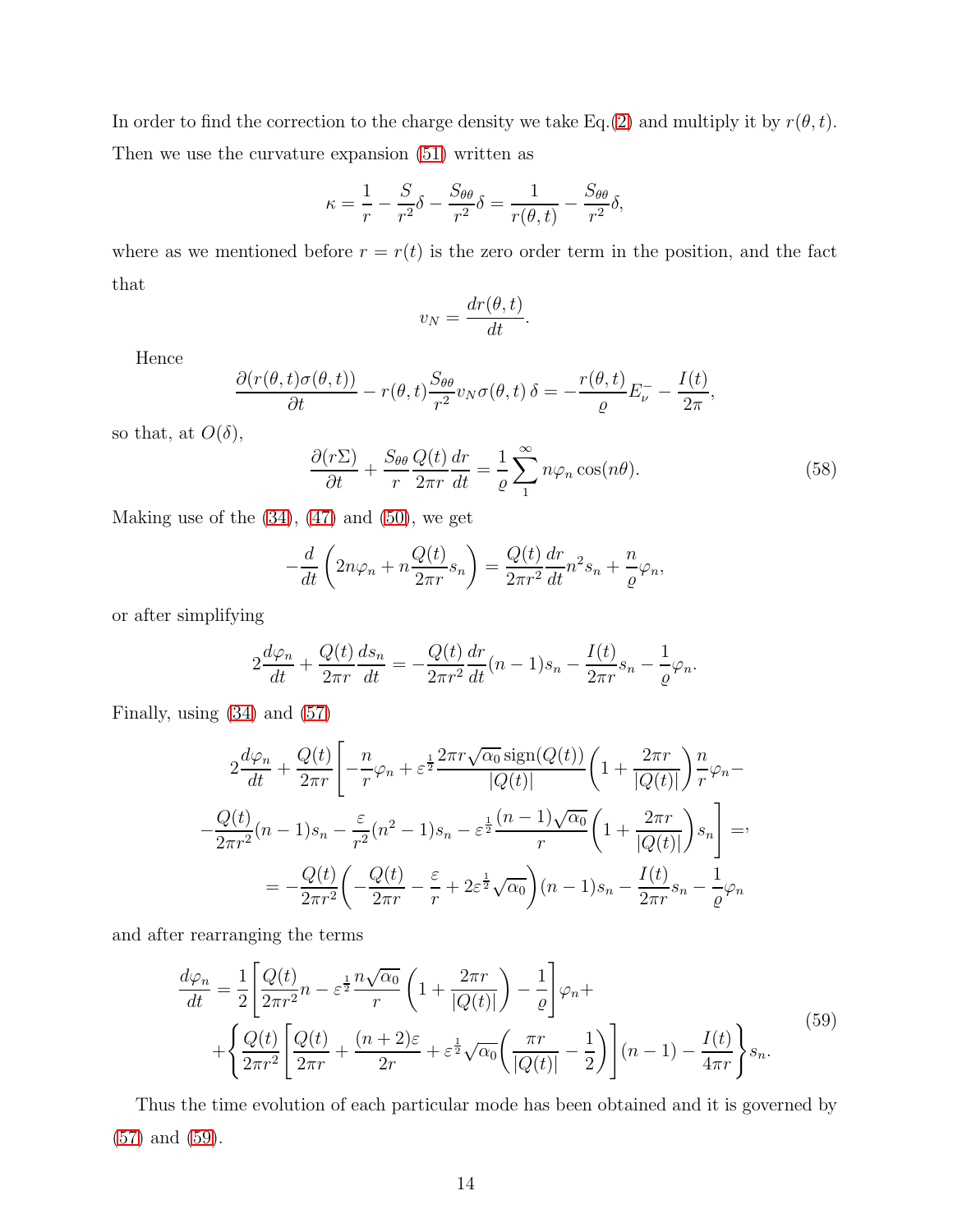#### C. Special limits

First we study the limit of ideal conductivity. It corresponds to  $\rho \to 0$ , and hence, from [\(59\)](#page-13-0), we can conclude that  $\varphi_n \to 0$ . Physically this means that in the limit of very high conductivity, the electric field inside goes to zero  $(E_{\nu}^{-} \to 0)$ , as we approach to the behavior of a perfect conductor. If we consider that  $Q(t) = Q_0$  is constant or its variation in time is small compared with the evolution of the modes (which also implies  $I(t) \rightarrow 0$ ), and the same for the radius of the front  $r(t) = r_0$ , we can try a solution  $s_n = \exp(\omega_n t)$ ,  $\varphi_n = 0$ , to [\(57\)](#page-12-2), and get a discrete dispersion relation of the form

<span id="page-14-0"></span>
$$
\omega_n = -\frac{Q_0}{2\pi r_0^2} (n-1) - \frac{\varepsilon}{r_0^2} (n^2 - 1) - \varepsilon^{\frac{1}{2}} \frac{(n-1)\sqrt{\alpha_0}}{r_0} \left( 1 + \frac{2\pi r_0}{|Q_0|} \right). \tag{60}
$$

Next we consider the limit of finite resistivity, but such that the total charge is constant at the surface, or varies very slowly. Writing [\(59\)](#page-13-0) as

$$
\frac{d\varphi_n}{dt} = -\frac{d}{dt}\left(\frac{Q(t)}{4\pi r}s_n\right) - \frac{Q(t)}{4\pi r^2}\frac{dr}{dt}ns_n - \frac{1}{2\varrho}\varphi_n,
$$

we have now

$$
\frac{d\varphi_n}{dt} = -\frac{Q_0}{4\pi r_0} \frac{ds_n}{dt} - \frac{1}{2\varrho} \varphi_n.
$$
\n(61)

For a small enough conductivity,  $\rho \to \infty$  so no extra charge reaches the surface, we find  $\varphi_n=-\frac{Q_0}{4\pi r}$  $\frac{Q_0}{4\pi r_0} s_n$ , and with  $s_n = \exp(\omega_n t)$ , [\(57\)](#page-12-2) yields

<span id="page-14-1"></span>
$$
\omega_n = -\frac{Q_0}{2\pi r_0^2} \left(\frac{n}{2} - 1\right) - \frac{\varepsilon}{r_0^2} (n^2 - 1) - \frac{\varepsilon^{\frac{1}{2}} \sqrt{\alpha_0}}{r_0} \left(1 + \frac{2\pi r_0}{|Q_0|}\right) \left(\frac{3n}{2} - 1\right). \tag{62}
$$

In a curved geometry we can see that the modes are discrete. However, if we compare [\(60\)](#page-14-0) and [\(62\)](#page-14-1), for small n and vanishingly small  $\alpha_0$  there is a 1/2 factor discrepancy in the dispersion curve between the two limits. In [\[21](#page-19-10)], the origin of this prefactor was discussed for planar fronts (the dispersion relation for planar fronts was obtained in the case of constant charge in [\[10\]](#page-18-7)). So imposing constant charge at the surface, we get in this 2-D curved geometry case the same factor 1/2 that we got for the planar case. On the other hand, imposing constant potential at the surface gives a factor of 1. The intermediate situations can be studied by solving the system [\(57\)](#page-12-2), [\(59\)](#page-13-0).

Another consequence is that in both cases the maximum growth correspond to a perturbation with

$$
n \propto |Q_0|/D,\tag{63}
$$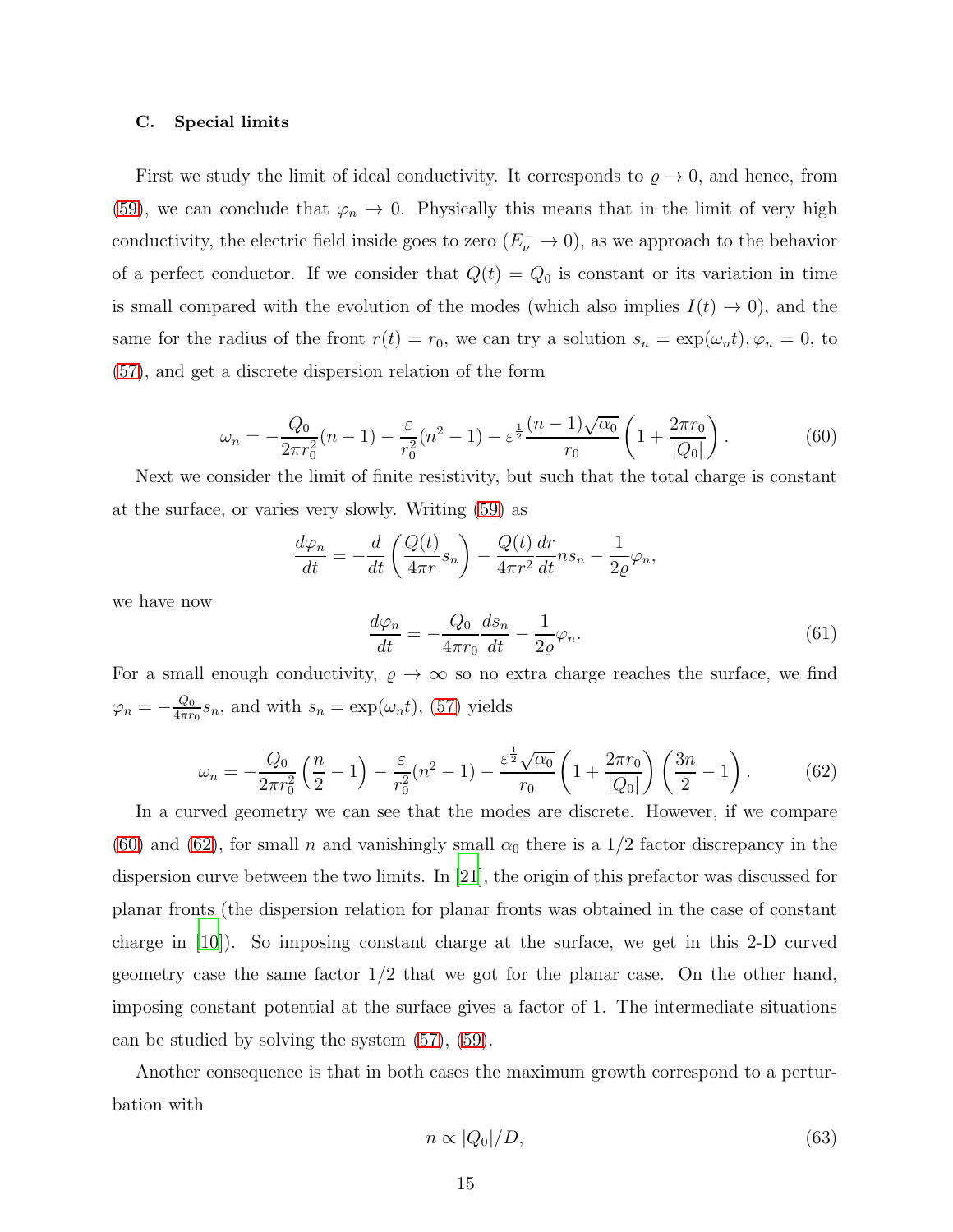provided that the  $\varepsilon^{\frac{1}{2}}$  term can be neglected and  $Q_0$  is negative, implying that the number of fingers increases with the net charge and decreases with electron diffusion.

## D. Numerical simulations

In order to test the analytical predictions, we have calculated numerically the dispersion relation curves for the cases studied previously, when  $\varrho \to 0$ , so we have a perfect conducting plasma, and when  $\rho$  remains finite. We will outline the numerical algorithms and we will show the results.

We start for the case of finite resistivity. The 2-D solution for the potential problem can be written as

$$
\Phi(\mathbf{x}) = \int_C \frac{1}{2\pi} \log |\mathbf{x} - \mathbf{x}'| \sigma(\mathbf{x}') ds',
$$

and the electric field results

$$
\mathbf{E} = -\int_C \frac{1}{2\pi} \frac{\mathbf{x} - \mathbf{x}'}{|\mathbf{x} - \mathbf{x}'|^2} \sigma(\mathbf{x}') ds'.
$$

In order to obtain the component in the normal direction  $E_{\nu}$ , we will multiply it by the normal pointing outside the plasma region, i.e.

$$
\mathbf{n} = \frac{(y_{\alpha}, -x_{\alpha})}{\sqrt{x_{\alpha}^2 + y_{\alpha}^2}},
$$

where the subindex denotes the derivative respect to the curve parameter  $\alpha$ . So we can write

$$
E_{\nu} = -\int_C \frac{1}{2\pi} \frac{(x - x', y - y')}{(x - x')^2 + (y - y')^2} \frac{(y_\alpha, -x_\alpha)}{\sqrt{x_\alpha^2 + y_\alpha^2}} \sigma(x', y') \sqrt{x_\alpha'^2 + y_\alpha'^2} d\alpha'.
$$

Now when approximating the integral as a discrete sum on the interface, i.e.  $E_{\nu}^+$  limit, some care must be taken. We need the limit  $E_{\nu}^{+}$  on the curve. When **x** coincides with **x'** there is an extra contribution of half the pole, which is  $\sigma(\mathbf{x})/2$ . The  $E_{\nu}^-$  can be obtained from the boundary condition [\(23\)](#page-7-2), and the curvature will be expressed in the appropriate coordinates system.

The case of constant potential, which corresponds to  $\rho = 0$ , is treated numerically as follows. We have to fulfill the condition

$$
\int_C \frac{1}{2\pi} \log |\mathbf{x} - \mathbf{x}'| \sigma(\mathbf{x}') ds = V_0,
$$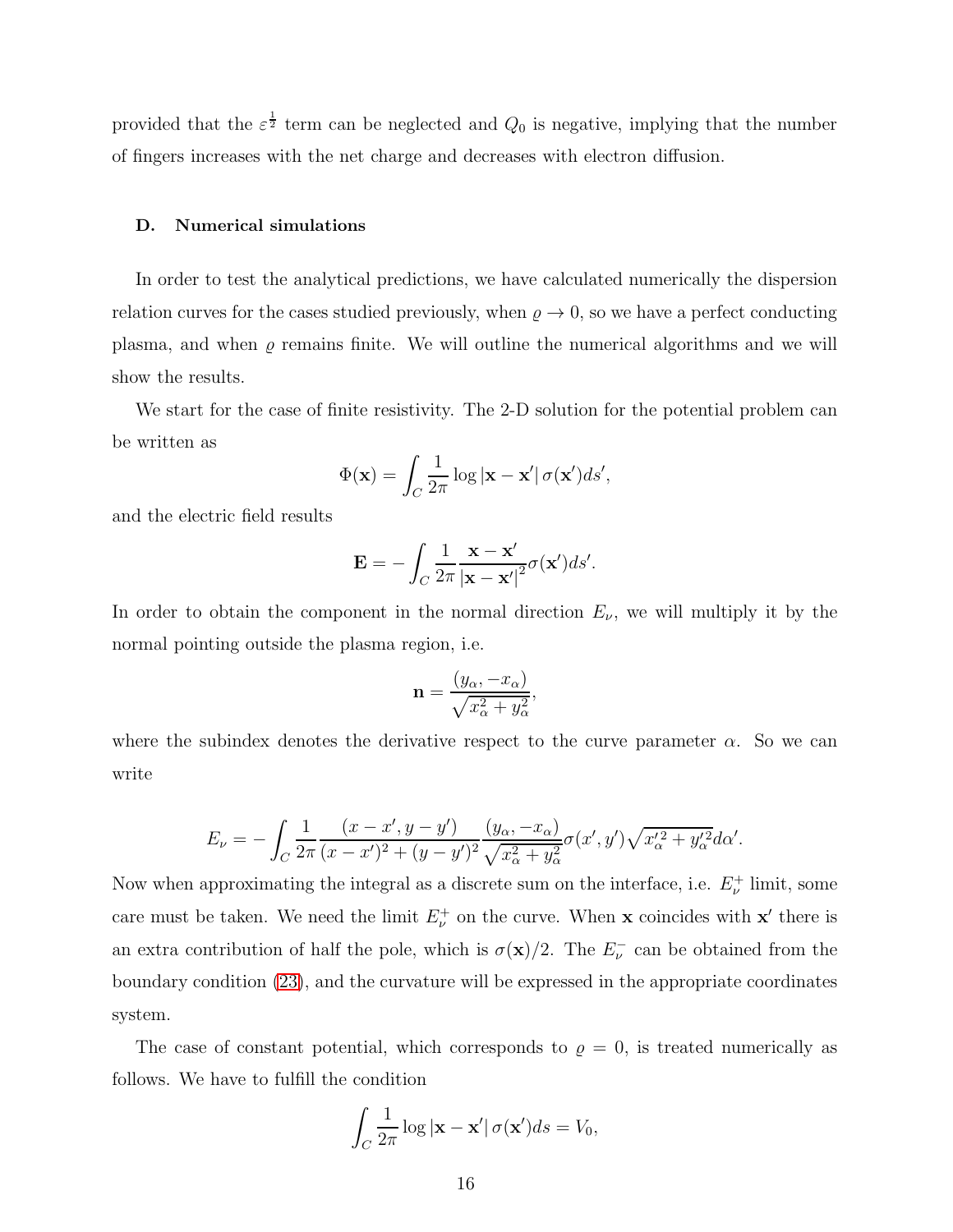where  $V_0$  es a constant for any  $\bf{x}$  belonging to C. Discretizing the domain in small segments  $S_i$  between points  $\mathbf{x}_i$  and  $\mathbf{x}_{i+1}$  we can approximate the integral as

$$
\sigma(\overline{\mathbf{x}}_i) \int_{S_i} \frac{1}{2\pi} \log |\overline{\mathbf{x}}_i - \mathbf{x}'| \, ds + \sum_{\substack{j \\ i \neq j}} \frac{1}{2\pi} \log |\overline{\mathbf{x}}_i - \overline{\mathbf{x}}_j| \, \sigma(\overline{\mathbf{x}}_j) \, |\mathbf{x}_{j+1} - \mathbf{x}_j| = V_0,
$$

where  $\overline{\mathbf{x}}_i$  is the mean point of the  $S_i$  segment. The self contribution of the segment to the integral is taken as

$$
\int_{S_i} \frac{1}{2\pi} \log |\overline{\mathbf{x}}_i - \mathbf{x}'| \, ds = \int_{-\frac{h_i}{2}}^{\frac{h_i}{2}} \frac{1}{2\pi} \log |x| \, dx = \frac{1}{2\pi} h_i \left( \log \frac{h_i}{2} - 1 \right),
$$

being  $h_i$  the length of  $S_i$ . So we end with the equation

$$
A_{ij}\sigma_j = V_0\mathbf{1},
$$

where **1** is the identity matrix,  $\sigma_j = \sigma(\overline{\mathbf{x}}_j)$ , and

$$
A_{ij} = \begin{cases} \frac{1}{2\pi} h_j \log |\overline{\mathbf{x}}_i - \overline{\mathbf{x}}_j|, & \text{for } i \neq j \\ \frac{1}{2\pi} h_i \left( \log \frac{h_i}{2} - 1 \right), & \text{for } i = j \end{cases}
$$

Due to the linearity of the problem, we can solve  $A_{ij}\sigma_j = 1$  and do afterwards a further rescaling in order to fulfill  $\sum \sigma_j h_j = Q$ .

We will follow the evolution of a total initial dimensionless charge  $Q = -10$  distributed uniformly along the curve given by

$$
x(\theta) = [1 + 0.05 \cos(n\theta)] \cos(\theta),
$$
  
\n
$$
y(\theta) = [1 + 0.05 \cos(n\theta)] \sin(\theta).
$$
 (64)

where n gives the mode of the perturbation and  $\theta$  is the curve parameter. We assume that there is not input current (so  $j_{\nu}^- = 0$  in [\(2\)](#page-2-0)), and then compute the exponential growth of each mode for a small period of time in order to get the dispersion curve. In Fig. [1,](#page-17-0) for different values of the inverse of the resistivity coefficient  $1/\varrho$  (or effective conductivity), we plot the corresponding dispersion curves.

Note that the slope increases with the increase of the conductivity of the plasma, the maxima moves to higher modes, and for larger  $n$ 's the dispersion curves become negative as predicted by [\(60\)](#page-14-0) and [\(62\)](#page-14-1). The slope around the origin  $n = 1$  is lagger for the case of ideal conductivity, i.e. when the interface is equipotential.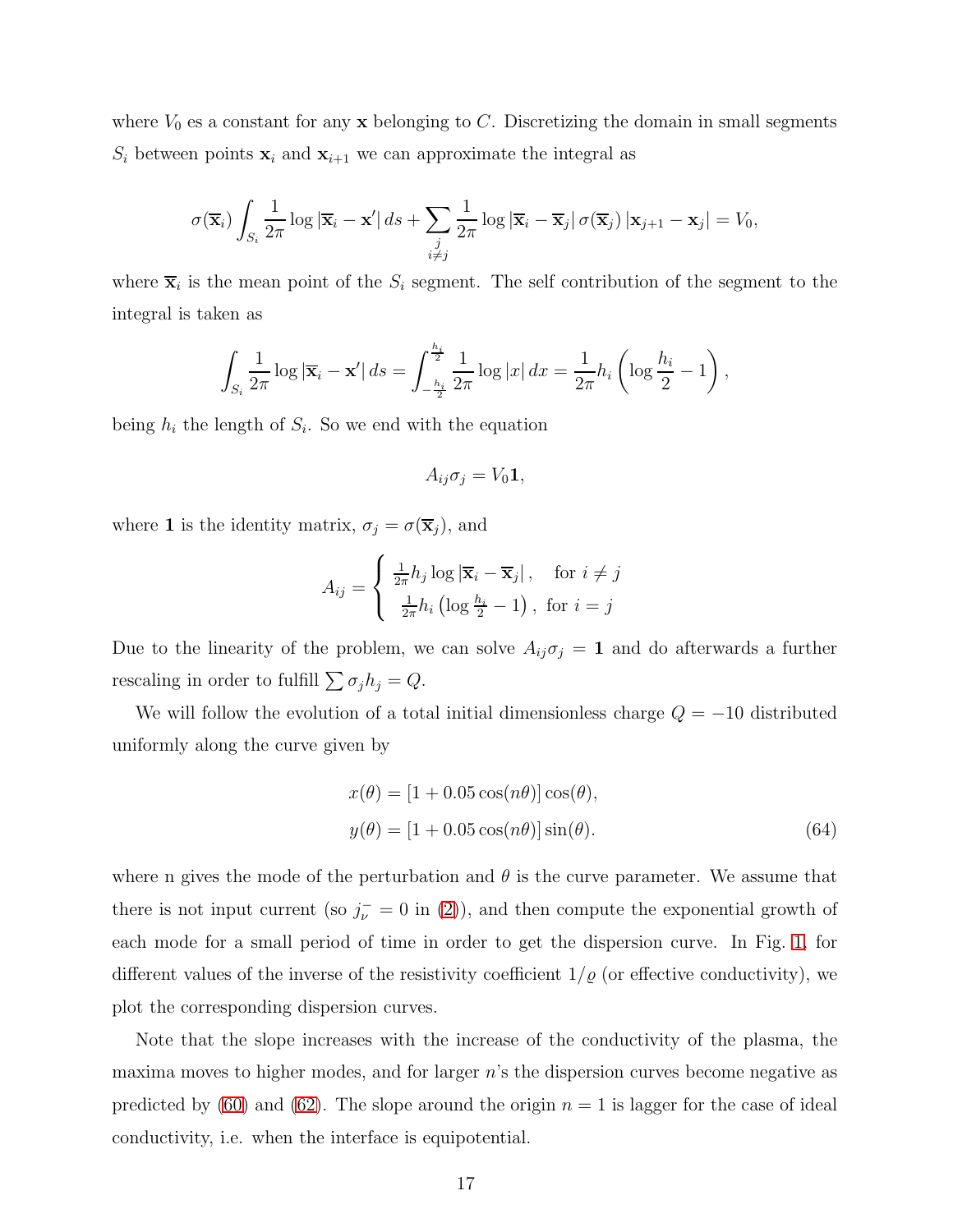

<span id="page-17-0"></span>FIG. 1. Dispersion relation for the discrete modes of a perturbation with initial value  $Q = -10$  for different inverse resistivities  $1/\varrho$ . The  $\blacktriangle$  are for  $0, +$  for  $5, *$  for  $10, \blacktriangleright$  for  $15, \blacktriangleright$  for 25. The case of zero resistivity corresponds to  $\blacklozenge$ .

## IV. CONCLUSIONS

We have presented the complete derivation of the contour dynamics moder electric discharges introduced in [\[13](#page-19-2)]. The model appears as the leading asymptotic description for the minimal streamer model when the electron diffusion coefficient is very small. It consists of two integro-differential equations defined at the boundary of the plasma region: one for the motion of the points of the boundary where the velocity in the normal direction is given in terms of the electric field created by the net charge there, and a second equation for the evolution of the charge density at the boundary. This second equation is very similar to the Taylor-Melcher model in electrohydrodynamics [\[14\]](#page-19-3). In the model the electric field is determined by solving Poisson equation with a given surface charge density, leading to a singular integral of the density.

Once our model has been deduced, we have computed explicit solutions with cylindrical symmetry and investigated their stabilities. The resulting dispersion relation is such as the perturbation with the small mode number can grow exponentially fast. In fact, both the number of modes become unstable and the mode that becomes most unstable (the one corresponding to the dispersion relation) depends critically on the electric resistivity of the media. We have computed analytically the dispersion relation and found that the number of unstable modes grows with the inverse of the resistivity (the conductivity) and the most unstable mode also increases with it. In the limit of vanishing resistivity one can consider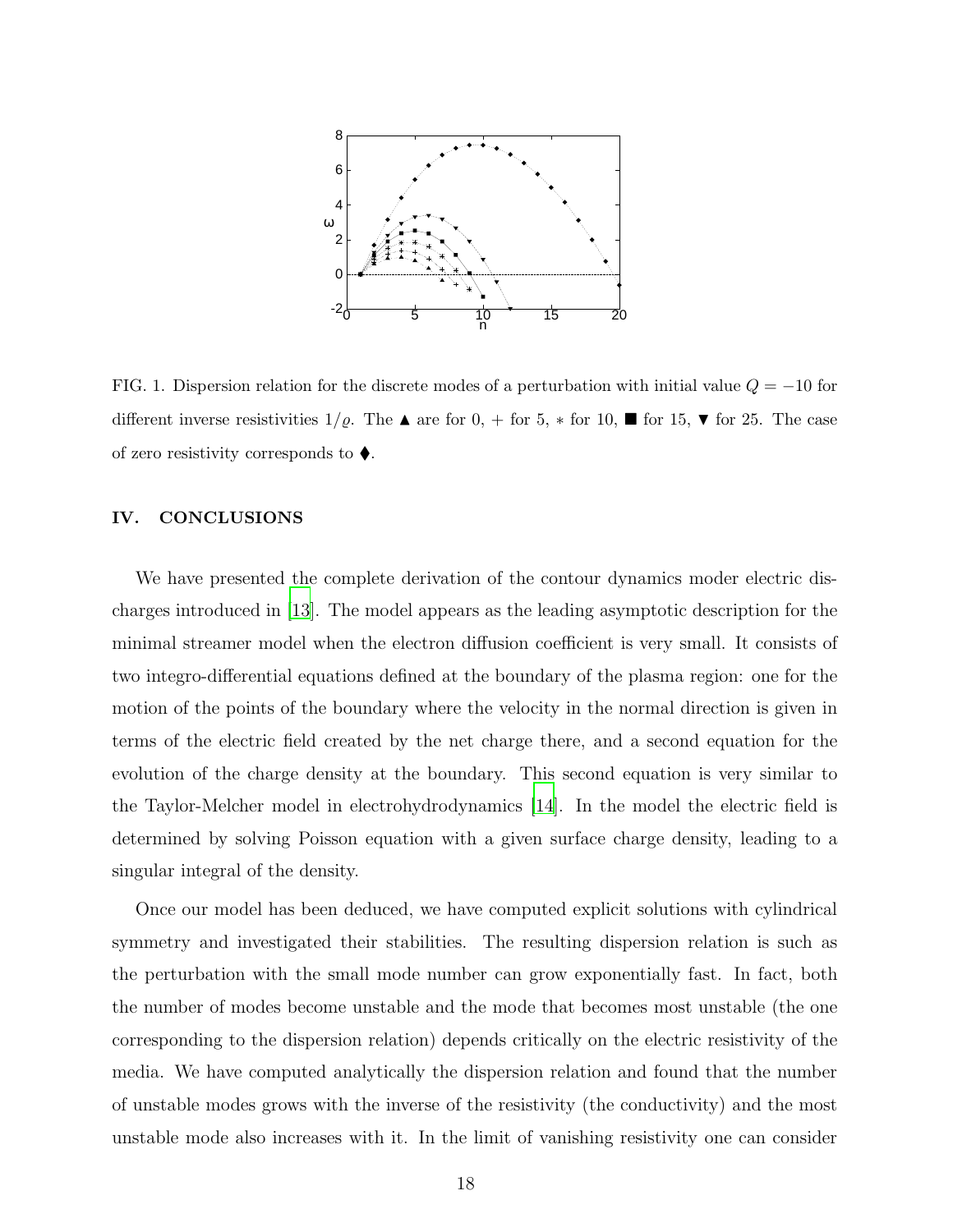the medium as a perfect conductor and therefore impose that the potential is constant at the boundary. The dispersion relation for the model with finite resistivity converges to this limit when resistivity tends to zero.

We have implemented a numerical procedure to solve our model in general situations. In order to develop the numerical method, we needed to evaluate certain singular integrals that appear when computing the electrical field. As one result of the numerical method, the dispersion relations have benn computed and compared them with the analytical results.

As a difference to our previous communication [\[13](#page-19-2)], we have paid special attention to the effects of Townsend expression for impact ionization [\(5\)](#page-3-0) on the dispersion relation and the cases of intermediate resistivities. Townsend term only produces a small quantitative correction although the dispersion relations are qualitatively identical. We are now in the process to complete the fully 3-D case and extend these results to more general geometries.

The authors thank support from the Spanish Ministerio de Educación y Ciencia under projects AYA2009-14027-C05-04 and MTM2008-0325.

- <span id="page-18-0"></span>[1] A. N. Lagarkov and I. M. Rutkevich, Ionization waves in elec-tric breakdown on gases (Springer-Verlag, New York, 1994).
- <span id="page-18-1"></span>[2] I. M. Rutkevich, Sov. J. Plasma Phys. 15, 844 (1989).
- <span id="page-18-2"></span>[3] U. Ebert, W. van Saarloos, and C. Caroli, Phys. Rev. Lett. 77, 4178 (1996); Phys. Rev. E 55, 1530 (1997).
- [4] D. Tanaka, S. Matsuoka, A. Kumada and K. Hidaka, J. Phys. D: Appl. Phys. 42, 075204 (2009).
- <span id="page-18-3"></span>[5] M. Arrayás, M. A. Fontelos, and J. L. Trueba, Phys. Rev. E **71**, 037401 (2005); J. Phys. A 39, 7561 (2006).
- <span id="page-18-4"></span>[6] A. S. Kyuregyan, Phys. Rev. Lett. 101, 174505 (2008)
- <span id="page-18-5"></span>[7] M. Arrayás, M. A. Fontelos and J.L. Trueba. J. Phys. D: Appl. Phys 39 5176-5182 (2006)
- <span id="page-18-6"></span>[8] M. Arrayás, U. Ebert, W. Hundsdorfer, Phys. Rev. Lett. 88, 174502 (2002).
- <span id="page-18-8"></span>[9] M. Arrayás, M. A. Fontelos, and J. L. Trueba, Phys. Rev. Lett. **95**, 165001 (2005).
- <span id="page-18-7"></span>[10] M. Arrayás, S. Betelú, M. A. Fontelos, and J. L. Trueba, SIAM J. Appl. Math. 68, 1122 (2008).